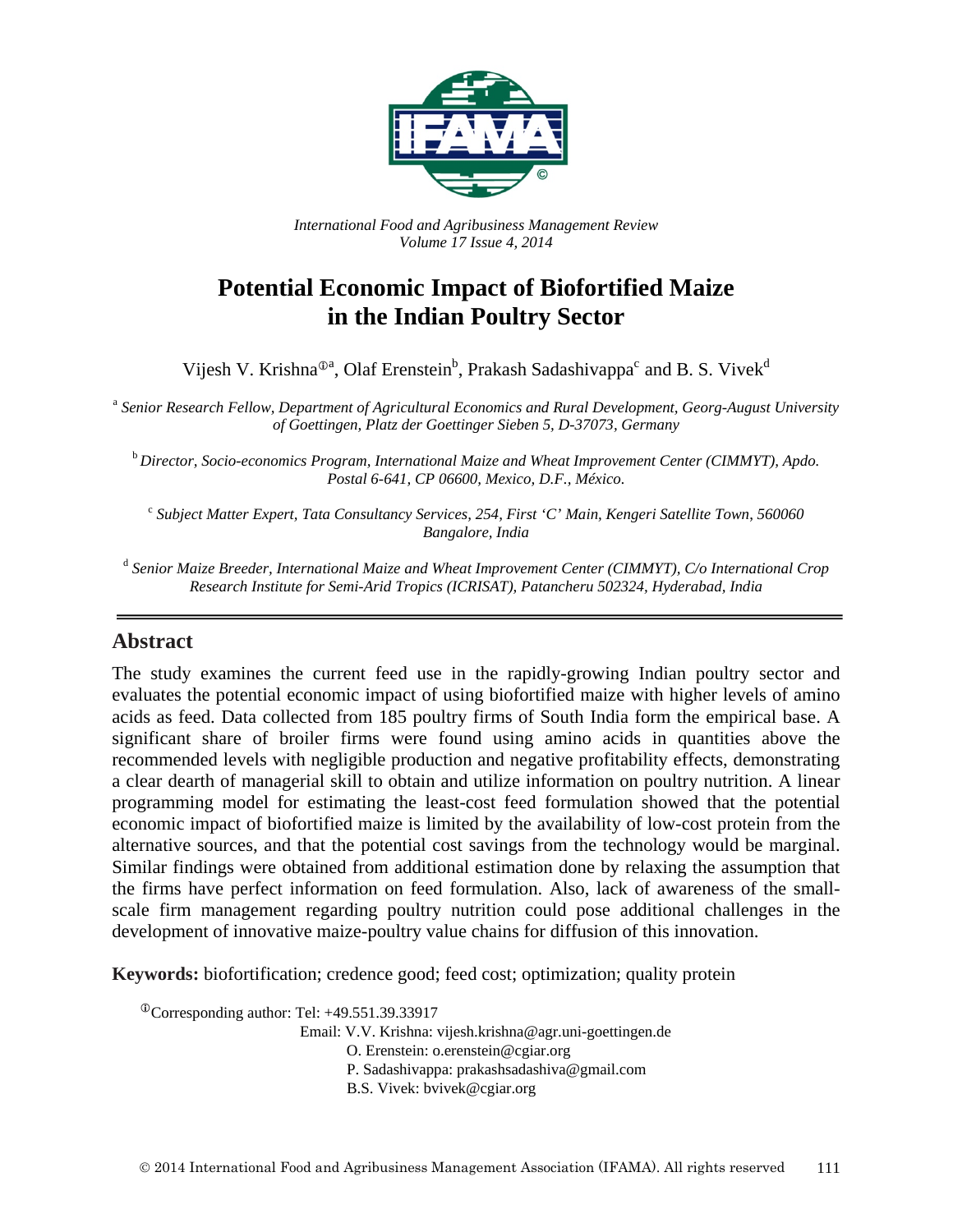## **Introduction**

Growing at a compound growth rate of 15% per annum over the past two decades, India's poultry sector was recently contributing Rs. 350 (US\$ 6.3) billion annually to the country's gross national product (PDP 2011). The industry's substantial growth has largely been driven by the demand from the rapidly expanding population of middle-income households and their changing consumption preferences (Gulati et al. 2007). This, in turn, has spurred the domestic production of poultry feed crops, viz., maize and soybean. Maize is the main source of energy in the feed rations of both broilers and layers, while soybean meal provides the required protein (Hellin and Erenstein 2009). More than 50% of the maize produced in India is currently used by the poultry feed sector (Sethi et al. 2009). Since maize grain is a poor source of essential amino acids for poultry (Atlin et al. 2011), many poultry firms are found depending on synthetic amino acid supplements to meet the required dosage of these nutrients. Hence, the development and distribution of biofortified maize – Quality Protein Maize (QPM) and High Methionine Maize (HMM), containing enhanced levels of limiting amino acids – might hold significant economic potential in India.

Previous research and development (R&D) efforts have focused on QPM, a product of biofortification for higher levels of two essential amino acids for human and poultry nutrition – Lysine and Tryptophan. A dozen QPM varieties have been released in India (Agrawal and Gupta 2010), but only five of them are commercially available, and their adoption rates are marginal (Atlin et al. 2011). More recently, plant breeders started developing maize rich in Methionine – the third essential amino acids for poultry and more limiting in terms of nutrition than Lysine or Tryptophan in India. Products of such biofortification are postulated to have significant positive economic impact in the Indian poultry sector by substantially reducing the requirement for synthetic amino acid supplements (Panda et al. 2013, Panda et al. 2010, Prasanna et al. 2001). An earlier qualitative value chain study by Hellin and Erenstein (2009; p 259) flagged some of the associated challenges of biofortified maize as poultry feed and the innate weaknesses in the maize-poultry value chains in India, which include weak linkages between maize farmers and local poultry firms, limited access to improved technology and to channels of information and other business services for small-scale maize and poultry producers, and low prevalence of value chains with both growth and poverty reduction potential.

There are a number of studies documenting the nutritional benefits of QPM over conventional maize (Lauderdale 2000, Sullivan et al. 1989, Asche et al. 1985). In Brazil and El Salvador, the use of QPM as animal feed could reduce the use of soybean meal by about 50%, besides substantially lowering the usage of synthetic Lysine (Lopez-Pereira 1992). Based on the international prices of feed components, and assuming equal prices of QPM and normal maize, Lopez-Pereira (1993) estimated cost-savings from QPM to be about 3-4% for poultry production. A similar study from Kenya reports a 5% cost reduction (De Groote et al. 2010). In China, the effect of replacing normal maize with QPM was found more prominent for pigs than poultry at various growth stages (Sofi et al. 2009). However, these results depend largely on the relative prices of feed components and the efficiency of maize-poultry value chains. Amino acid content of maize grain is inherently a credence attribute along the value chain, including the poultry firm managers – that is, the naked eye cannot easily distinguish the high protein quality, although this could potentially be done through additional lab analysis.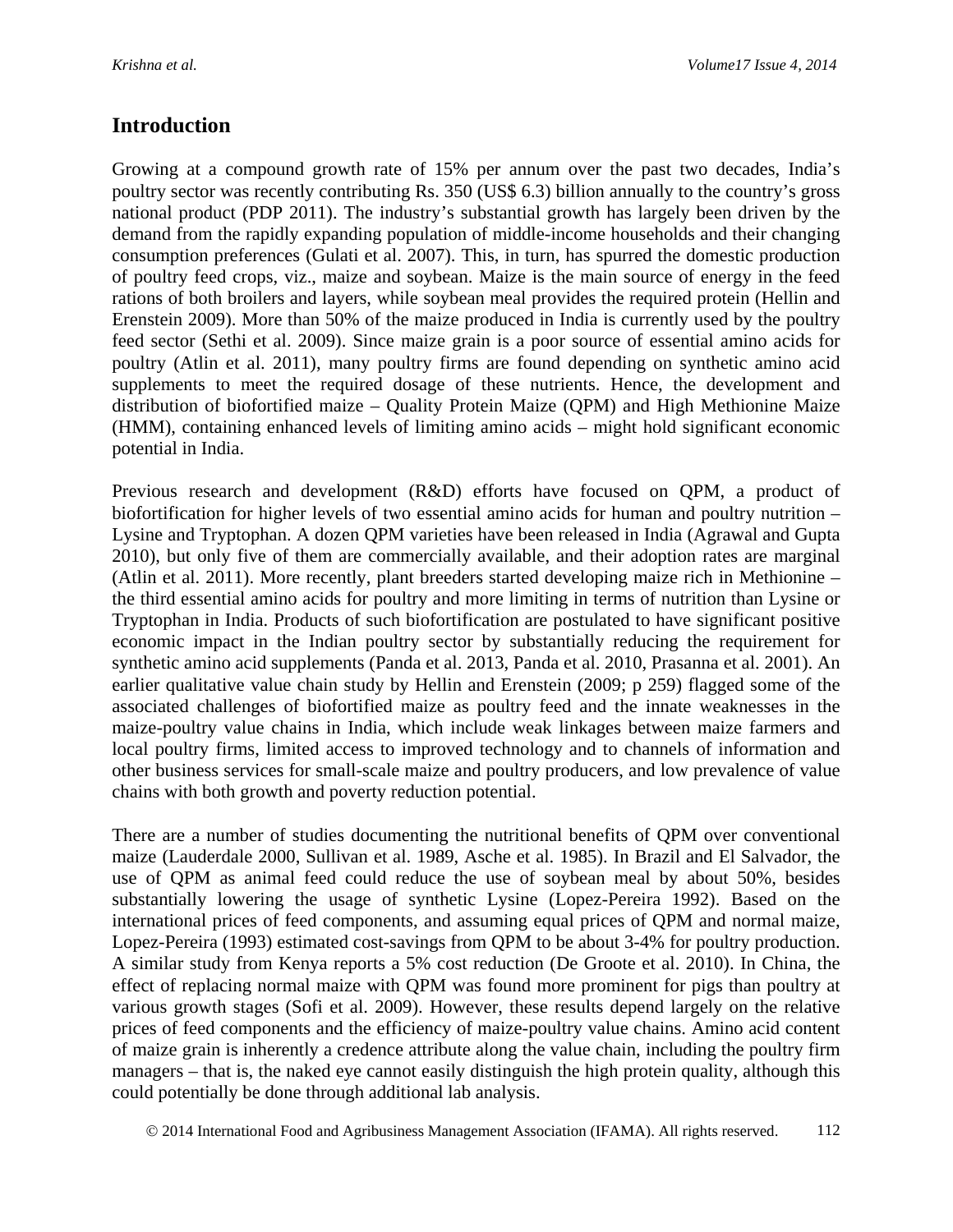The present study primarily aims to estimate the economic benefits of biofortified maize *ex ante* in the Indian poultry production sector. To our knowledge, no such quantitative study has so far been undertaken in the Indian context. The paper is structured as follows. The next section describes the relevance of biofortified maize (QPM and HMM) development in India. The methodology includes the details on data sources and the analytical framework. A linear programming optimization model, which is applied to derive the least-cost combination of feed ingredients with and without biofortified maize available in the market, is explained. The subsequent section analyses and discusses the feed use structure prevailing in the sample poultry firms, and the cost and return impacts of various sources of essential amino acids. The last section concludes.

## **Background**

The share of poultry in India's total meat production has grown rapidly in the recent past – from 23% in 2004-05 to 51% in 2009-10 (GOI 2011). Poultry is low-cost relative to other meat products, and has comparatively wider acceptability as a food component across regions and religions (Landes et al. 2004). Demand for poultry products is often cross-correlated with demand for maize, an important feed crop (Marsh 2007). Hence, alongside the expansion of the poultry industry, the cultivation of maize has also spread at a rapid pace in India (Sethi et al. 2009, Singh 2001). The relative importance of maize over other cereals was primarily due to its cost-effectiveness. About 7 million tons of maize is produced annually to feed poultry, supporting 20 million maize farmers (Saxena 2009). With the projected figures on poultry sector indicating continuous growth at a similar rate in the coming decade, an estimated 12 million tons of maize would be required for feed by 2020 (PDP 2011), causing significant spill-over effects and welfare impacts on the maize farming community in India.

Six Indian states account for two-thirds of the country's maize production and area under maize cultivation. Four of these are traditional maize growing states located in a horizontal belt across northern/central India: Rajasthan, Madhya Pradesh, Uttar Pradesh, and Bihar; and two are nontraditional maize-growing states in southern India: Andhra Pradesh and Karnataka. Most of the rapid growth in maize production has occurred in the non-traditional states where the crop is a relatively recent arrival and is primarily produced for the (poultry feed) market, with widespread use of hybrid seeds and external inputs. Although poultry producers range from the small-scale "backyard" farmers to "industrial" undertakings, it is the commercial end of the spectrum, particularly in southern India, that has seen the fastest growth in the recent past. The states of Andhra Pradesh and Karnataka have experienced a drastic expansion in poultry production. Together these two southern states account for 19% of the domestic poultry meat and 37% of eggs produced in India (GOI 2011).

Feed is the single largest cost item in commercial poultry production, comprising 55–64% of the variable costs in India (Landes et al. 2004). Maize is typically the main source of energy in commercial poultry. However, the protein profile in normal maize does not adequately cover the essential amino acids which humans and monogastric animals cannot synthesize and have to acquire through diet (Ferreira et al. 2005). The most common source of protein in poultry meal is soybean (Masuda and Goldsmith 2009). In India, this has contributed to a drastic expansion of the soybean production sector – from 2.6 million tons in 1990 to 11.9 million tonnes in 2013 (FAOSTAT 2014) – making the country the fifth largest soy producer in the world (Masuda and Goldsmith 2009).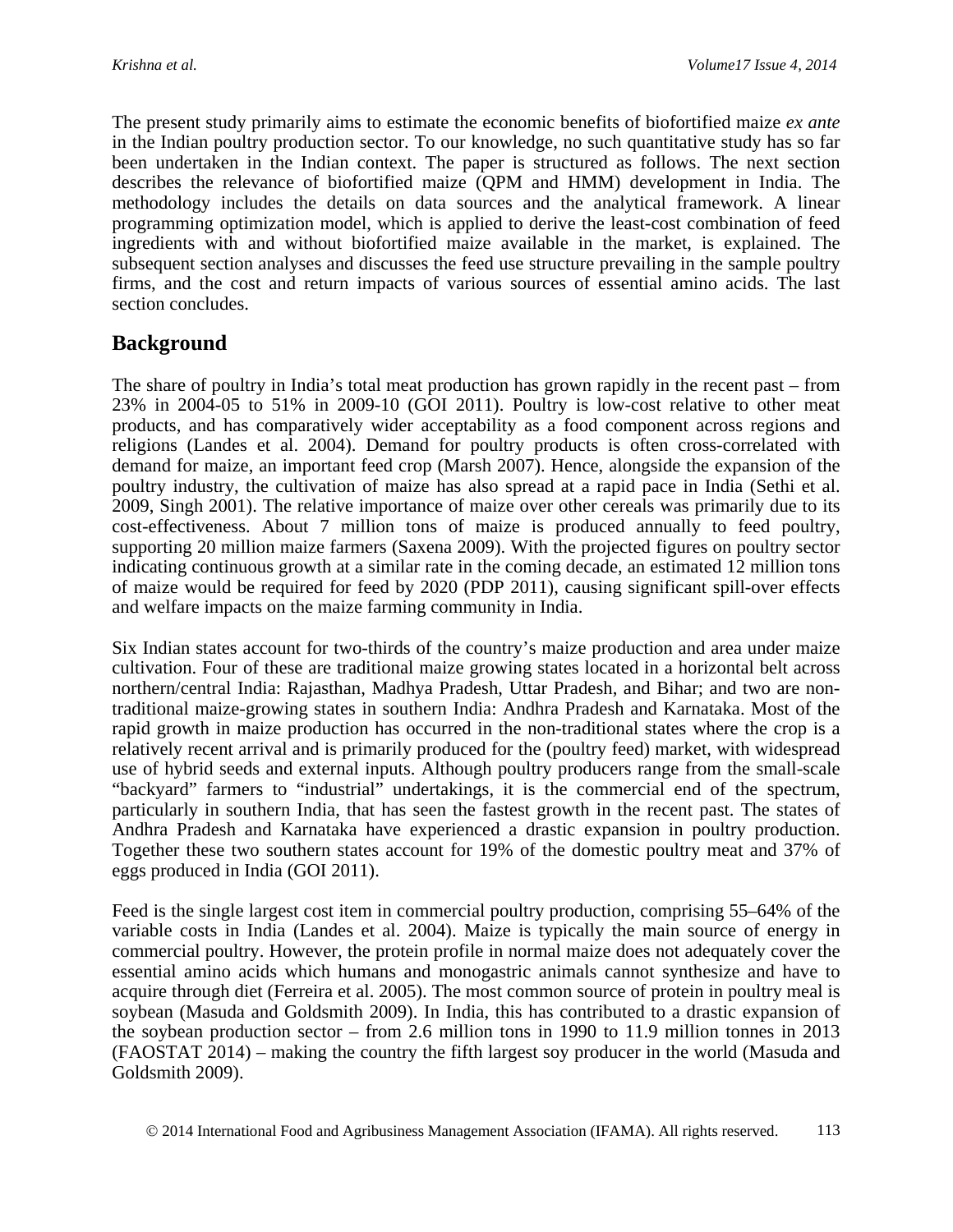$\overline{a}$ 

As emerging market economies expand and food consumption patterns change, there will be an increasing pressure on the global markets for the livestock feeds and the prices are expected to soar (Hansen 2012). The international maize and soybean prices have been volatile over the last decade: for example, during the 2004-08 global food inflation, these crops exhibited rapid price increases in the order of 50–90% (Headey and Fan 2008). It is somewhat unique for India and the other countries of South Asia that fish meal and peanut meal are also common protein sources for poultry (Hellin and Erenstein 2009, Landes et al. 2004).<sup>[1](#page-3-0)</sup> However, the availability and market price of these meals varies widely both spatially and temporally, and with the largely absent futures market, it is difficult to predict and control feed prices.

In recent years, supplementation of feeds with commercially produced and relatively cheap synthetic amino acids has become a common practice in the developing countries, including India (Lauderdale 2000). These feed supplements can be either synthetic amino acids or mineral mixtures. The latter is a combination of essential amino acids, trace minerals, vitamins, medicaments etc. Biofortification of maize with essential amino acids has significant economic potential as it could reduce the poultry firms' dependence on other protein sources, without compromising on poultry production and quality. Whether or not the enhanced amino-acid composition achieved through biofortification of maize would translate into increased profits for (and therefore potential interest and demand from) the livestock producers, depends primarily on the relative price of other feed components and the stage of feed market development.

The existing QPM hybrids provide grains with 125% more Tryptophan and 62% more Lysine than the regular maize (Table 1). The nutritional superiority is linked to *opaque-*2 gene and associated modifiers (Gupta et al. 2009), but in terms of cultivation and phenotype QPM is comparable to normal maize. A detailed history of development of QPM is given by Atlin et al. (2011) and its development in India is summarized elsewhere (Agrawal and Gupta 2010, Hellin and Erenstein 2009). Past research on biofortified maize rich in essential amino acids has primarily focused on QPM – both globally and in the Indian context. Only recently has plant breeding research been initiated in India to include another essential amino acid, Methionine, in maize kernels. It is expected to address concerns within the poultry industry regarding the increasing cost of Methionine in the feed rations (Devegowda and A.K. Panda, *personal communication*). Research has shown that increasing dietary Methionine content in feed substantially increases the weight of broiler chicks (Mack et al. 2010, Panda et al. 2010). Methionine intake also enhances egg output and feather growth (FAO 2011), which can be nutritionally limiting in conventional poultry feeds (Atlin et al. 2011, Panda et al. 2010), and Methionine shortage can be offset through external supplementation. However, synthetic Methionine is often costlier than other synthetic amino acids (B.S. Raghav, *personal communication*). High Methionine Maize (HMM) can potentially be of value to the poultry industry by its implied potential cost savings and increased profitability. HMM is still in the early phases of the R&D pipeline, and is yet to be commercialized. The present study therefore assesses the potential of a prototype HMM (alongside existing QPM), whose likely range of

<span id="page-3-0"></span> $<sup>1</sup>$  Fish meal was a conventional, much demanded, protein source for poultry in South Asia, due to its high protein</sup> content. But dry fish is also used for human consumption. Due to the high demand, the price of dry fish started increasing drastically, which alongside an unsteady supply, led to its replacement by other protein sources, like soybean meal (Hossain et al. 2003).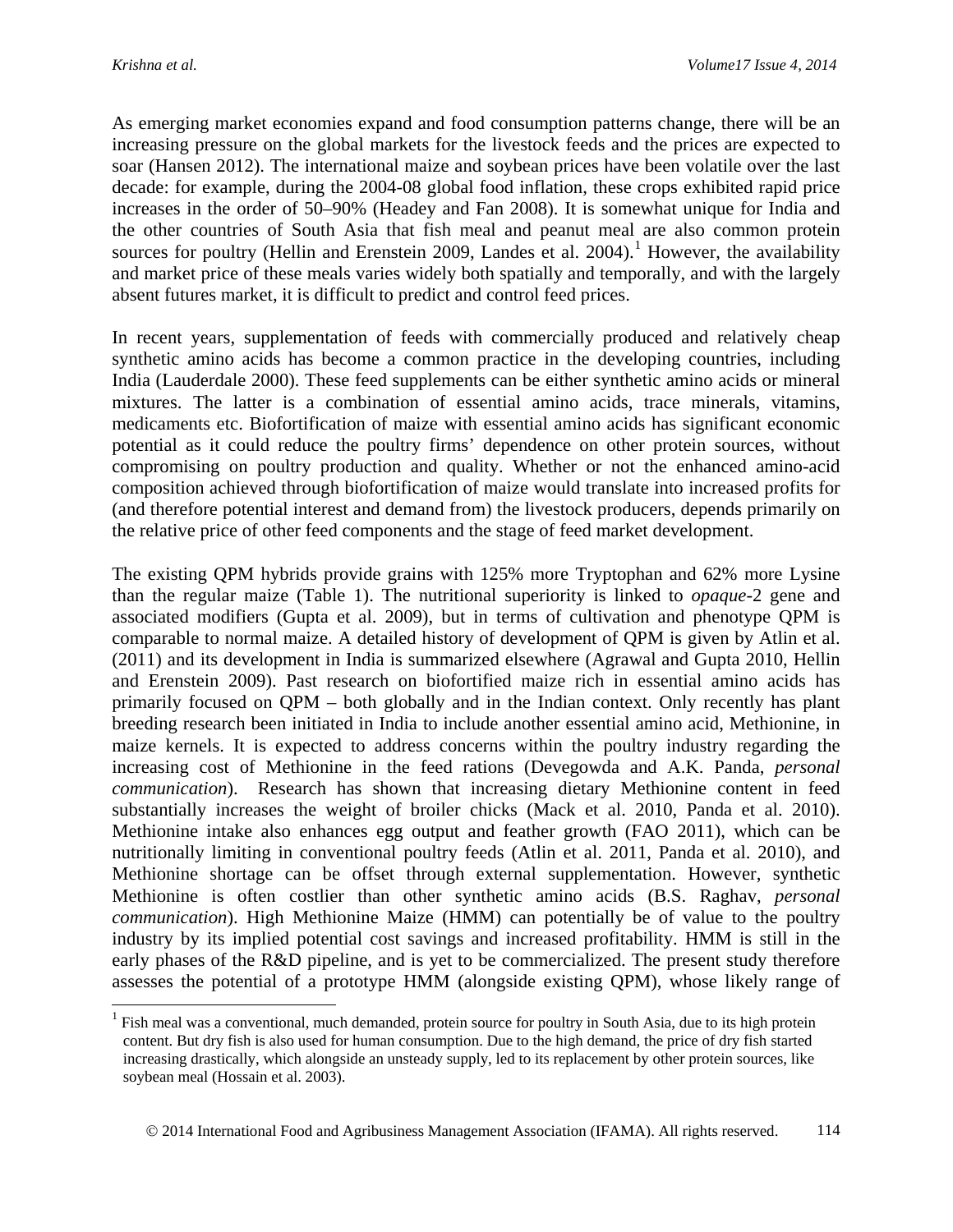amino acid levels are based on literature search and expert opinion (for sources cf. Table 1). Therefore, in addition to enhanced levels of Methionine, the HMM prototype has enhanced levels of Tryptophan and Lysine in comparison to normal maize. Methodological details are provided in the next section. Throughout this narrative, the term "biofortified maize" generically refers to QPM and HMM.

|                   | <b>Normal</b><br><b>Maize</b> | <b>Quality Protein</b> | Prototype <sup>*</sup> High<br><b>Methionine</b> | Recommended nutrient level in the<br>poultry feed for |                 |
|-------------------|-------------------------------|------------------------|--------------------------------------------------|-------------------------------------------------------|-----------------|
|                   |                               | <b>Maize (QPM)</b>     | Maize (HMM)                                      | <b>Broilers</b>                                       | Layers          |
| Protein $(\%)$    | $8 - 11$                      | $8 - 11$               | $8 - 11$                                         | $19.50 - 22.50$                                       | $15.00 - 18.00$ |
|                   |                               | [0]                    | [0]                                              |                                                       |                 |
| Lysine $(\%)$     | 0.26                          | 0.42                   | 0.34                                             | $1.14 - 1.40$                                         | $0.45 - 0.70$   |
|                   |                               | $[62]$                 | [31]                                             |                                                       |                 |
| Tryptophan $(\%)$ | 0.04                          | 0.09                   | 0.07                                             | $0.18 - 0.22$                                         | $0.12 - 0.17$   |
|                   |                               | $[125]$                | [63]                                             |                                                       |                 |
| Methionine (%)    | 0.18                          | 0.19                   | 0.40                                             | $0.50 - 0.58$                                         | $0.20 - 0.30$   |
|                   |                               | [6]                    | $[122]$                                          |                                                       |                 |

**Table 1.** Amino acid profile of normal and biofortified maize and the recommendation for poultry feed in India

**Notes.** Figures [in square brackets] show percentage change over the protein content of normal maize. \* Under development and hence assumed indicative levels.

**Source.** Gupta et al. 2009, Hellin and Erenstein 2009, Panda et al. 2009, Vivek et al. 2008, Prasanna et al. 2001, FAO 1992.

## **Methodology**

### *Primary Data*

The empirical focus of the present study is on the current feeding pattern in the commercial poultry sector in South India, including both broiler and layer production. The Indian states of Andhra Pradesh (AP) and Karnataka were purposively selected as the study area, due to their rapidly growing poultry and maize production sectors. Landes et al. (2004) indicated that the percapita annual poultry meat consumption (4 kg) in South India is significantly higher than the national average, and the increasing demand for poultry products has triggered an economic opportunity for all the feed components, including maize. Two districts per state (one peri-urban and one rural), representative of the rapid maize and poultry sector expansion, were purposively selected for a survey of poultry firms – Bangalore Rural and Davanagere in Karnataka; and Ranga Reddy and East Godavari in AP (Figure 1).<sup>[2](#page-4-0)</sup> Bangalore Rural and Ranga Reddy districts are peri-urban, covering parts of the metropolitan cities of Bangalore and Hyderabad respectively. Poultry production is increasing rapidly in these districts, owing largely to the increasing urban demand. Although some maize production takes place in these districts,

<span id="page-4-0"></span> $2^{2}$  In a recent (June, 2014) development, Ranga Reddy became part of newly formed Telangana state of India.  $\overline{a}$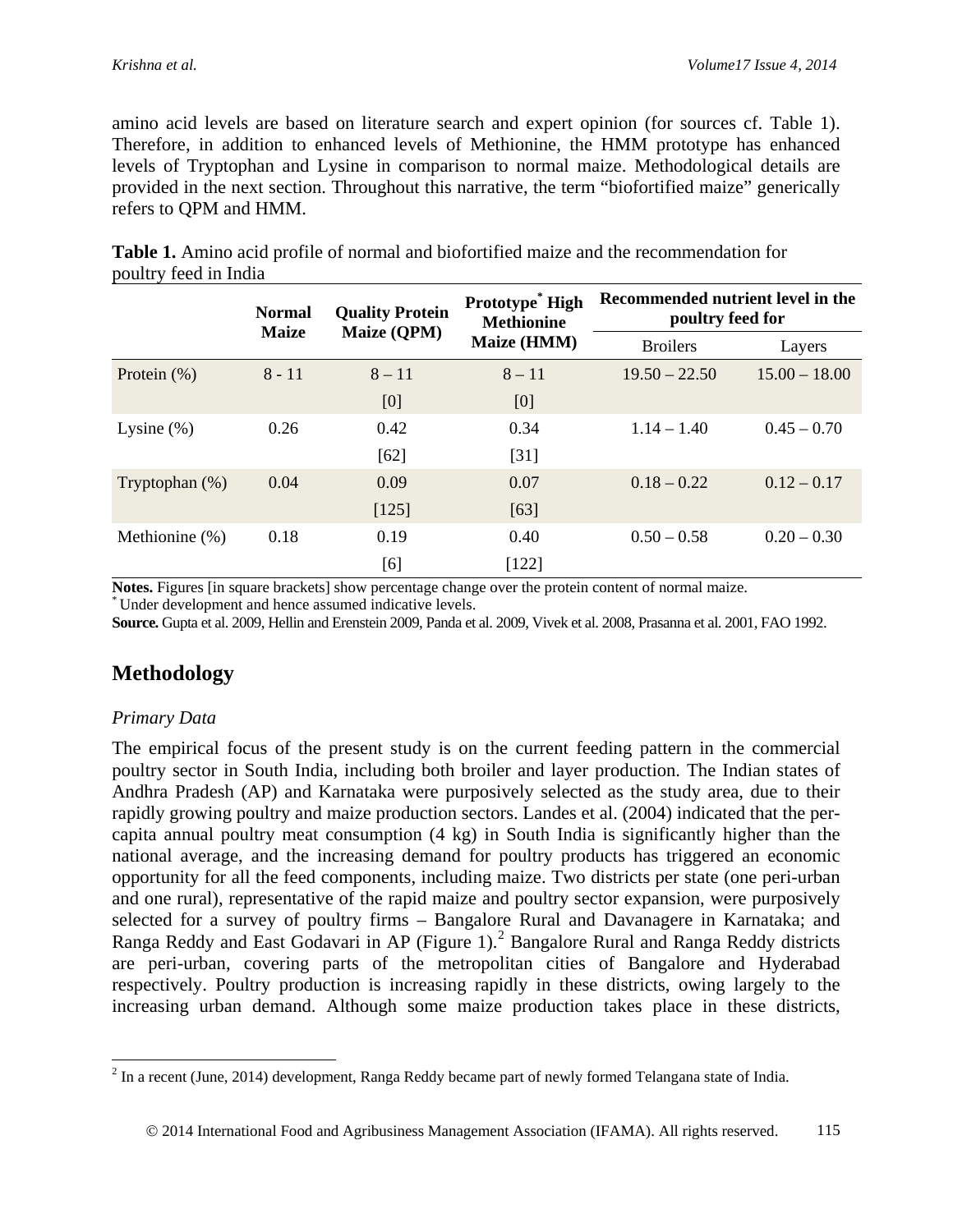majority of the maize feed grain comes from other districts and/or states. Maize and poultry production largely co-exist in the two other rural districts (Davanagere and Eastern Godavari).

Poultry firms in each of the districts were randomly selected from a stratified list of member firms of the poultry growers' co-operative societies. The stratification was done by the main product (meat/broiler or eggs/layers) and then by the firm types (independent or integrated along the value chain). The composition and structure of Indian poultry industry and contract farming are detailed by Ramaswami et al. (2005) and Landes et al. (2004). The firm type influences the feeding practice. Integrated units are supplied with a required feed mix from the contracting firm, and the managers are largely unaware of its composition. Therefore, despite their popularity as suppliers of broilers, we purposively under-sampled firms from this category for this study. The resulting sample totalled 185 units, consisting primarily of independent broilers firms (75 firms) and independent layer or egg producing units (72 firms), with 38 contract-based integrated broiler firms (Table 2). No integrated egg production firm was found in the study area.



**Figure 1.** Map of India showing the sample districts

**Source.** N. Chowdhury, CIMMYT, New Delhi.

The firm survey was conducted between November 2010 and January 2011 in the selected districts and included face-to-face interviews with poultry firm owners/managers. The interviews were conducted in the local languages with the help of trained enumerators and employing a structured questionnaire, which was developed using insights from a preliminary interview of managers of 15 firms in Karnataka, and after consultation with poultry nutrition experts at the Project Directorate on Poultry (PDP) in Hyderabad. This instrument included questions on (i) general aspects of management structure; (ii) poultry feed composition; (iii) purchasing price of feed ingredients; (iv) feed sources; and (v) output marketing. As there is a significant dearth of economic literature on poultry feed and nutrition in India, we also conducted an expert survey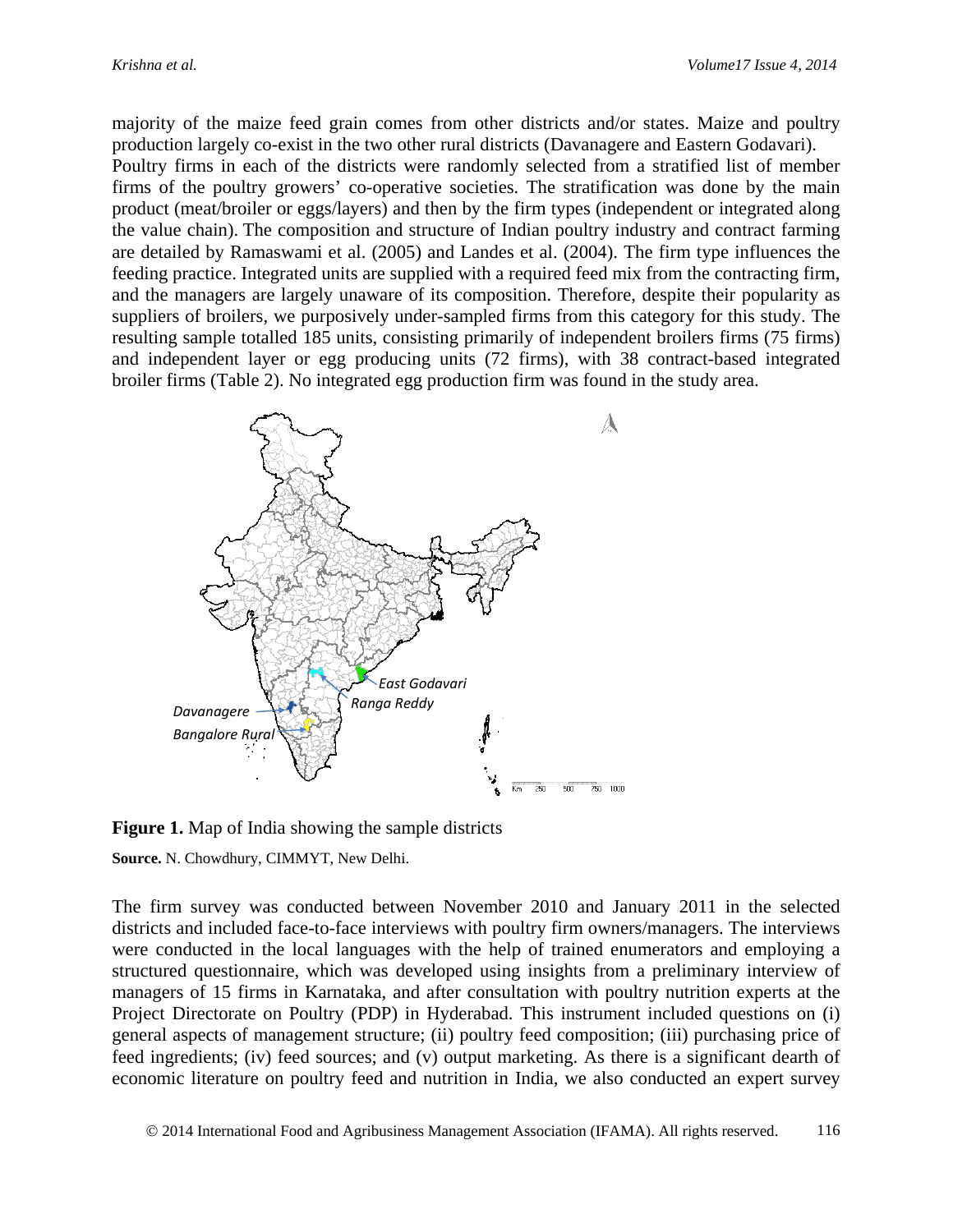among scientists in the field of poultry nutrition and production to understand the roles of different feed ingredients (in particular maize and its supplements). This has also helped us gain insights on the poultry industry orientation (for example the classification of firms into independent and integrated ones).

### *Secondary Data*

To estimate the most economic feed composition, with and without biofortified maize, the market price of ingredients (including that of the synthetic amino acids) from the firm survey, and the recommended minimum and maximum levels of feed components in the Indian poultry production sector were used. The recommended levels were fixed based on the secondary information obtained mainly from PDP, Hyderabad. Literature was reviewed on the role of essential amino acids in poultry production, and the level of amino acids in the major feed ingredients used by poultry firms, to complement the firm-level data. Further, an expert survey was conducted among subject matter specialists at the University of Agricultural Sciences (Bangalore), Karnataka Veterinary, Animal and Fisheries Sciences University (Bidar), private firms dealing with the import of amino acids, and poultry feed manufacturing units. Secondary data were also obtained from government statistics viz., Basic Animal Husbandry Statistics of Government of India (2006, 2010 & 2011), the Livestock Census of India (2003 & 2007) and the Report of Project Directorate on Poultry (PDP 2011).

| <b>Firm Type</b> | <b>Feed Use</b>               |                             | % Sample Firms     |                    |                | <b>Average Size of Firms</b><br>in '000 Birds |
|------------------|-------------------------------|-----------------------------|--------------------|--------------------|----------------|-----------------------------------------------|
|                  |                               | <b>Broiler</b><br>$(n=113)$ | Layers<br>$(n=72)$ | Total<br>$(n=185)$ | <b>Broiler</b> | Layer                                         |
| Independent      | Completely rely on            | 7                           | 92                 | 40                 | 23.3           | 52.3                                          |
|                  | feed mixing                   |                             |                    |                    | (3.6)          | (3.4)                                         |
|                  | Uses both ready-              | 59                          | $\overline{4}$     | 38                 | 15.0           | 80.3                                          |
|                  | made feed and feed-<br>mixing |                             |                    |                    | (2.2)          | (6.2)                                         |
|                  | Completely rely on            | $\overline{0}$              | $\overline{4}$     | $\overline{2}$     | --             | 70.0                                          |
|                  | ready-made feed               |                             |                    |                    |                | (7.8)                                         |
| Integrated       | Contractual                   | 34                          | $\boldsymbol{0}$   | 20                 | 9.9            |                                               |
|                  | arrangement                   |                             |                    |                    | (0.6)          |                                               |
| Overall          |                               |                             |                    |                    | 13.9           | 73.9                                          |
|                  |                               |                             |                    |                    | (2.0)          | (6.9)                                         |

| Table 2. Categorization of sample firms with respect to feed sources |  |  |
|----------------------------------------------------------------------|--|--|
|----------------------------------------------------------------------|--|--|

**Note.** Figures in simple brackets show standard errors. Due to oversampling of independent firms for the study, the percentage of different firm-types may not be considered as representative of the poultry sector of South India. n: Number of observations (firms).

**Source.** Firm survey (2010).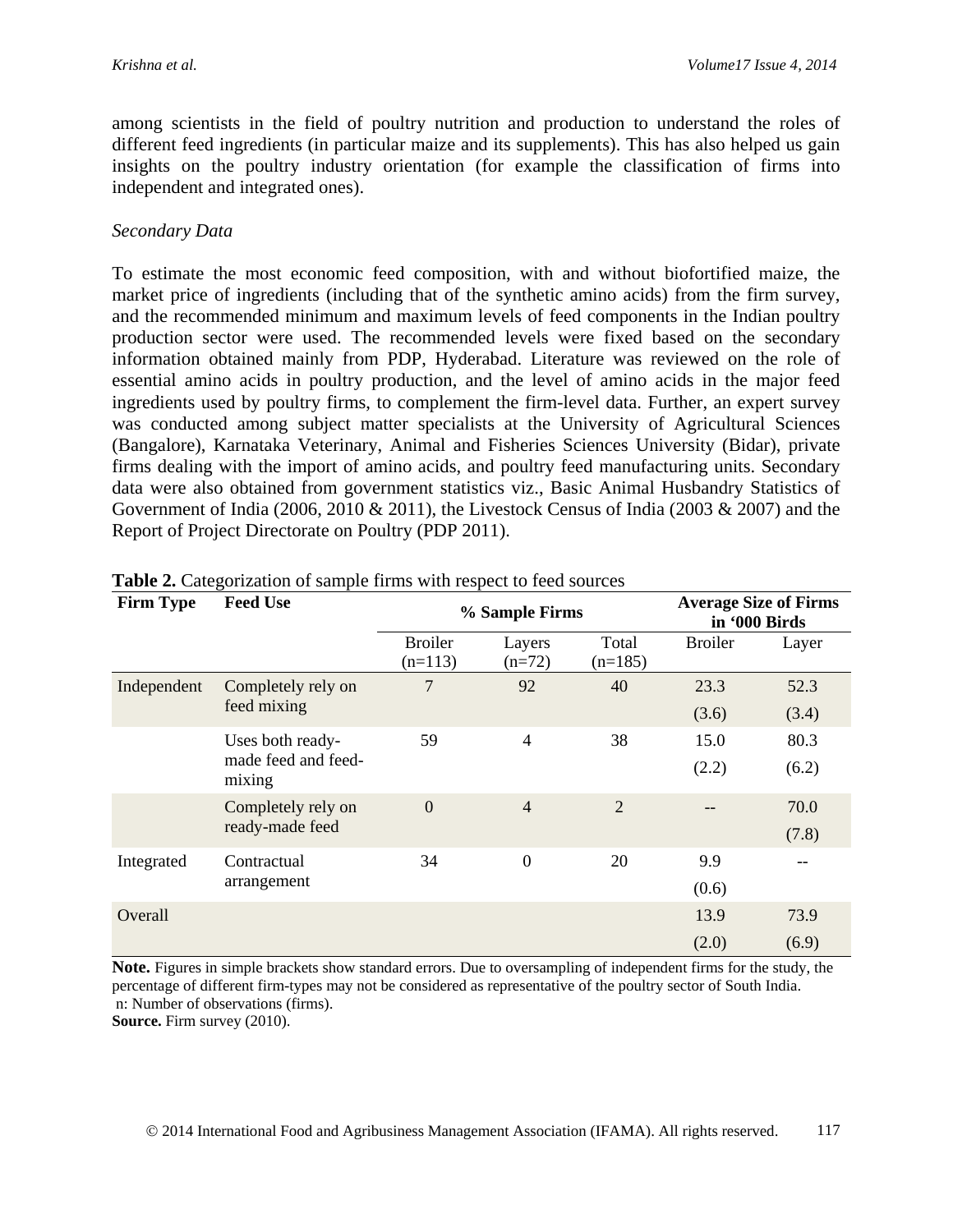## *Analytical Frame*

The analytical frame comprises two scenarios – differing with respect to underlying assumptions on a firm's behaviour – to study the potential economic impact of biofortification. The prevalence and impacts of imperfect information on managerial level for the small-scale industries in the developing countries has seldom been studied in the literature. In the farming sector, on the other hand, it is shown that limited information leads farmers to copy adoption decisions of neighbouring producers (Pomp and Burger 1995). The information asymmetry between producers and marketers is also found leading to over-priced inputs and under-priced outputs, and forms an impediment in productivity enhancement (Rota and Sperandini 2010). Such imperfect information also reduces awareness among the potential entrepreneurs of possible market transactions, thereby generating inefficiencies in both allocative and production functions of the markets (Arndt 1988; North 1993). For example, Kristiansen (2003) reported that rural small-scale poultry growers of Indonesia, due to having limited access to information on price fluctuations in the egg markets, were feeling bereaved while competing with the wellconnected large scale operators. The study concluded information asymmetry and related information market failures having a huge impact on business opportunities and that a different set of production possibilities would have been present if more information were available. Currently, interaction between various actors in the Indian value chains has been constrained by limited access to information on markets and production technology (Hellin and Erenstein 2009).

We will be using two different analytical scenarios to address the different sectors of poultry production, with varying level of understanding about optimal feed mixtures.

- 1. The first scenario estimates the least-cost poultry feed rations, with and without biofortified maize, assuming no information constraints for feed costs minimization. In the present context, the integrated large-firms of South India are more likely to enjoy the benefits of feed cost minimization compared to the small-scale poultry producers, given their asset base (e.g. greater access to computer programs and skilled human resources) and integration with contracting firms that supply the feed mix. The first scenario would thus provide plausible results in case of high information availability, especially for the integrated firms.
- 2. The second scenario acknowledges likely information constraints for optimization and takes a narrower and simpler approach to estimate the potential cost saving with biofortified maize as a replacement only for synthetic amino acids in the feed. We will subsequently examine the knowledge level of managing staff of small-scale firms on nutrient composition of components of feed mixtures, and show that they are only inadequately informed about the feed composition, so the second scenario would provide, more plausible results for the information constrained small-scale firms.

### *Calculation of least-cost poultry feed rations, with and without biofortified maize (Scenario 1):*

A linear programming (LP) model was used to calculate the least-cost feed formulation to meet the minimal feed recommendations for the birds at different growth stages based on market prices and feed composition. The LP model assumes that the poultry firms have perfect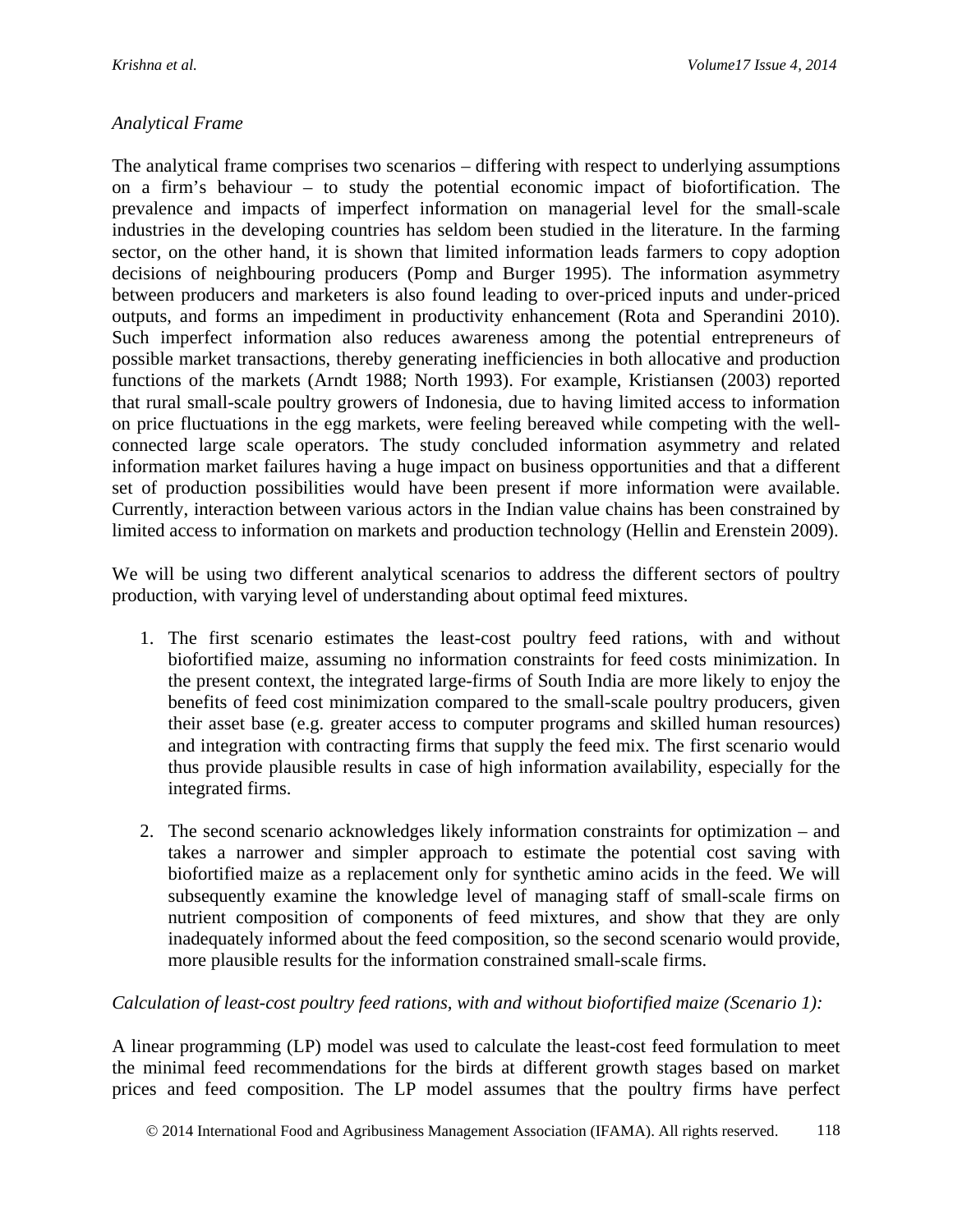information on feed composition and recommended feed needs, and they try to minimize feed cost and maximize their profits, which may be relevant mainly for the large and integrated firms. The rations are so devised that the aggregate nutritional values of different alternative formulations are equal, irrespective of the presence or absence of a biofortified product in them, and the overall nutrient requirements of the industry are met. This method was also employed by De Groote et al. (2010) and Lopez-Pereira (1993). The nutrient composition of different feed ingredients and the recommended dosage of the nutrients are provided in Appendix B. The model estimation is done by:

Minimize 
$$
Z = \sum_{i=1}^{n} P_i X_i
$$
  
Subject to  $A_j \le \sum_i N_{ij} X_i \le B_j$   
 $C_i \le X_i \le D_i$ ;  $Z \ge 0$ 

where,

- Z is the total cost per kilogram of poultry feed for a given bird growth stage, in Indian Rupees (Rs).
- $P_i$  is the price of ingredient i (Rs/kg).
- $X_i$  is the level of ingredient i in the ration (kg).
- $N_{ii}$  is the content of nutrient j (from 1 to m), in ingredient i, measured in kcal/kg for energy and % for other nutrients
- $A_i$  is the minimum requirement of nutrient j in the feed formulation, in kcal/kg for energy and % for other nutrients.
- $B_i$  is the maximum allowed level of nutrient j in the feed formulation, in kcal/kg for energy and % for other nutrients.
- $C_i$  is the minimum level of ingredient i required (kg), and
- $D_i$  is the maximum level of ingredient i required (kg).

Solving the LP model for the lowest positive value of Z, we estimate the cheapest poultry feed, with and without biofortified maize, separately for starter, grower and finisher and for broiler and layer firms. The list of ingredients and prices are obtained from the firm surveys. An additional variation of the scenario 1 model was estimated, imposing constraints on two feed ingredients (fish meal and groundnut meal), which, irrespective of their nutritional superiority, are used scantly by firms as their availability is limited in the market. The total nutrient levels are calculated by multiplying content matrix with quantity vector; that is,  $N_{ii}X_i$ . The price of biofortified maize is assumed to be equal to that of normal maize – reflecting the inherent invisibility of the trait and earlier experiences with QPM. Under these specifications, the quantities of different ingredients (maize, soy, synthetic amino acids etc.) required to produce 1 kg of feed at minimal cost for each growth stage, separately for broilers and layers, were estimated.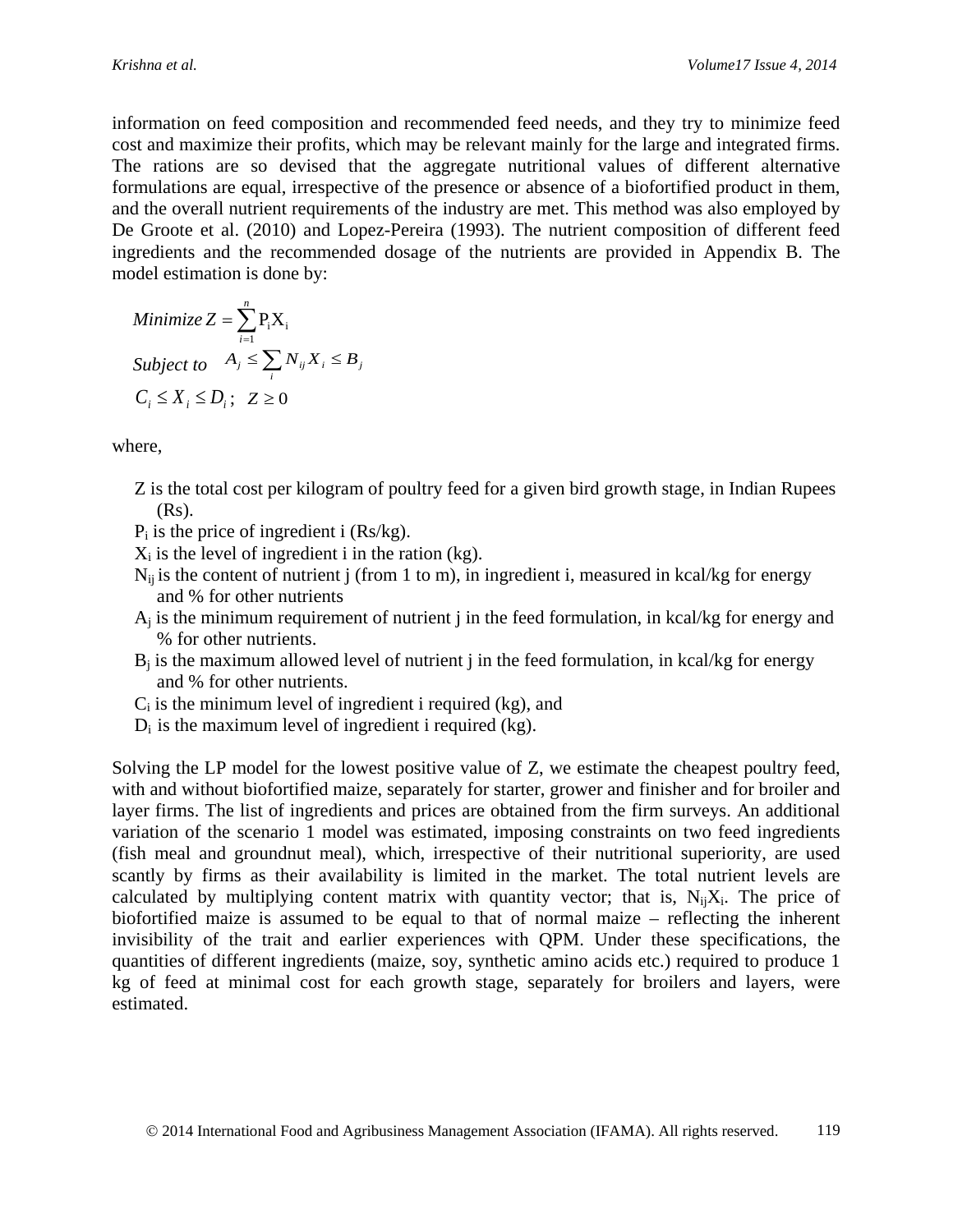*Calculation of cost saving with biofortified maize as a simple replacement for synthetic amino acids and normal maize in the feed (Scenario 2):*

The above mentioned LP model rests upon the assumption that the poultry firms have perfect information on feed composition and feed requirements to minimize the cost, which may be true in case of large and integrated poultry firms. However, generation of cost-minimizing feed mixtures demand significant managerial skill, as relative prices of the ingredients fluctuates over time. Scenario 2 thus estimates potential cost-savings of biofortified maize as a replacement only for synthetic amino acids and normal maize in the feed. It is more realistic, as most of the firm managers interviewed were of the opinion that the variable of interest would be the quantity of synthetic amino acids saved after the introduction of biofortified maize. No incremental price is assumed for the biofortified maize over the existing normal maize, and cost savings are divided by quantity of maize intake and compared with the market price of normal maize to examine the possibility of evolution of specialized value chains for the quality protein trait.

The surveyed poultry firms used synthetic amino acids in two different forms: (i) commercial mixtures having low amino acid content, which are relatively cheaper; and (ii) unmixed high concentration synthetic amino acids (e.g. synthetic Lysine), which are costlier. In case of (i), biofortified maize may not lead to reduced use of the mixture, unless maize contains the limiting essential amino acid. For example, conventional QPM does not provide additional Methionine, and if Methionine is actually the limiting amino acid in the existing feed composition, firms may not save any commercial mixture at all upon adoption of QPM feed ration. However, the replacement is easier in case of unmixed synthetics. In order to capture both inputs, the potential cost saving from biofortified maize is calculated as the cost of the minimum amount of synthetic input that can be saved due to the use of biofortified maize. Here, we base our calculations on the feed regime of independent poultry firms, except for the synthetic amino acid supplements. The potential cost saving, for (i) commercial mixtures:

$$
(1) \ \Delta C^s = \Delta Q^s.P^s = \left[Min \left[Q_0^s - \left[\frac{N_j^s - N_j^b}{S_{N_j^s}}\right]\right]\right] P^s \text{ if } N_j^s > N_j^b; \left[\frac{N_j^s - N_j^b}{S_{N_j^s}}\right] = 0 \text{ if } N_j^s \le N_j^b
$$

for (ii) unmixed synthetic products providing single amino acid:

$$
(2) \ \Delta C^s = \Delta Q^s.P^s = \left[Q_0^s - \left[\frac{N^s - N^b}{S_{N^s}}\right]\right]P^s \quad \text{if} \ N^s > N^b; \left[\frac{N^s - N^b}{S_{N^s}}\right] = 0 \text{ if } N^s \le N^b
$$

where,

- $\Delta C^s$  is the cost saving from replacing only synthetic feed compounds with biofortified maize (Rs/bird)
- $\Delta O^s$  is the quantity of synthetic feed compound saved (kg/bird)
- $P<sup>s</sup>$  is the price of synthetic feed compound (Rs/kg)
- $Q_0^s$  is the quantity of synthetic feed compound provided to poultry before introduction of biofortified maize.
- $N_i^s$  is the quantity of essential amino acid *j* (kg) additionally obtained from synthetic sources.

© 2014 International Food and Agribusiness Management Association (IFAMA). All rights reserved. 120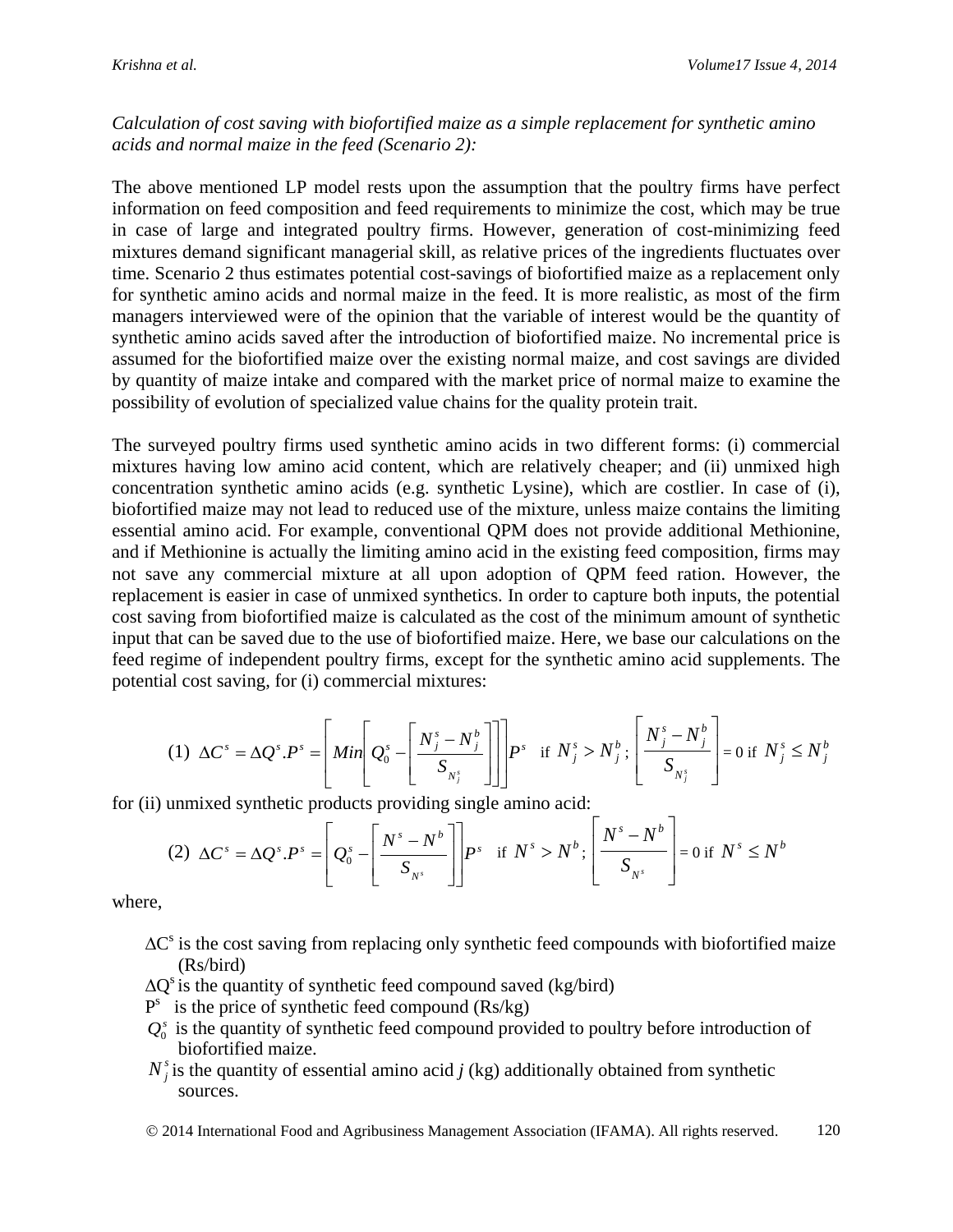$N_j^b$  is the quantity of essential amino acid *j* (kg) additionally obtained from biofortified maize (QPM or HMM), when conventional maize is replaced with biofortified one.  $S_{N_j^s}$  is the share (0-1) of essential amino acid *j* obtained in synthetic feed compound.

Not many feed trials have been conducted to estimate the comparative impacts of biofortified maize and synthetic substitutes with the total intake of amino acids constant. In previous studies carried out in other countries, the production impact of QPM were calculated relative to normal maize (De Groote et al. 2010), but not against synthetic substitutes. Based on expert opinion, we assume that the yield impact of substituting synthetic sources with biological protein from biofortified maize is negligible, although feed trials are to be conducted in order to substantiate this assumption.

## **Results and Discussion**

### *Current Feed Practices by Poultry Firms*

Before estimating the cost impact of including biofortified maize as a feed component, we examine the existing feeding practices of the sample poultry firms. The structure and cost of poultry production shows significant regional variation; while independent and small-scale producers still account for most of the poultry production in India, large-scale integrated firms contribute to a growing share of output in some regions (Landes et al. 2004). In our feed composition analysis, we exclude the integrated firms, as an already mixed feed is directly supplied to them from the contracting firm, and the managers have limited knowledge of the ingredients of the feed supplied. To facilitate understanding, the feed components used by the independent small-scale firms are divided into two groups: the components of Group A provide the major nutrients, while those of Group B are elements required for better intake of these nutrients by the birds. The feed structure of broiler and layer firms differed substantially (Table 3). Maize is the major source of energy, used by all surveyed firms in the feed mixtures. The main source of protein is soy, used by 71% of broiler and 98% of layer firms. Maize and soybean thereby make up the highest feed cost shares – together accounting for 70% of broiler and 56% of layer average feed cost. Broiler rations, on average, contain 64% maize and 20% soybean cake and 14% mineral mixture. About 95% of the procurement cost of broiler feed is accounted for by these three ingredients.

Maize and soybean cake still form the major feed ingredients in the layer firms, contributing equally (28% each) to the feed cost. They also use maize/soybean-substitutes for energy and protein. For example, broken rice is used for energy and fish meal for protein. Mineral mixture is rarely used (by just 9% of layer firms) as an amino acid supplement. Unmixed amino acids, like synthetic Lysine and synthetic Methionine, are popular and used by 52% and 85% layer firms, respectively. However, these supplements are used in traces and they contribute only marginally to the total feed cost (Table 3). Use of synthetic Tryptophan was not reported.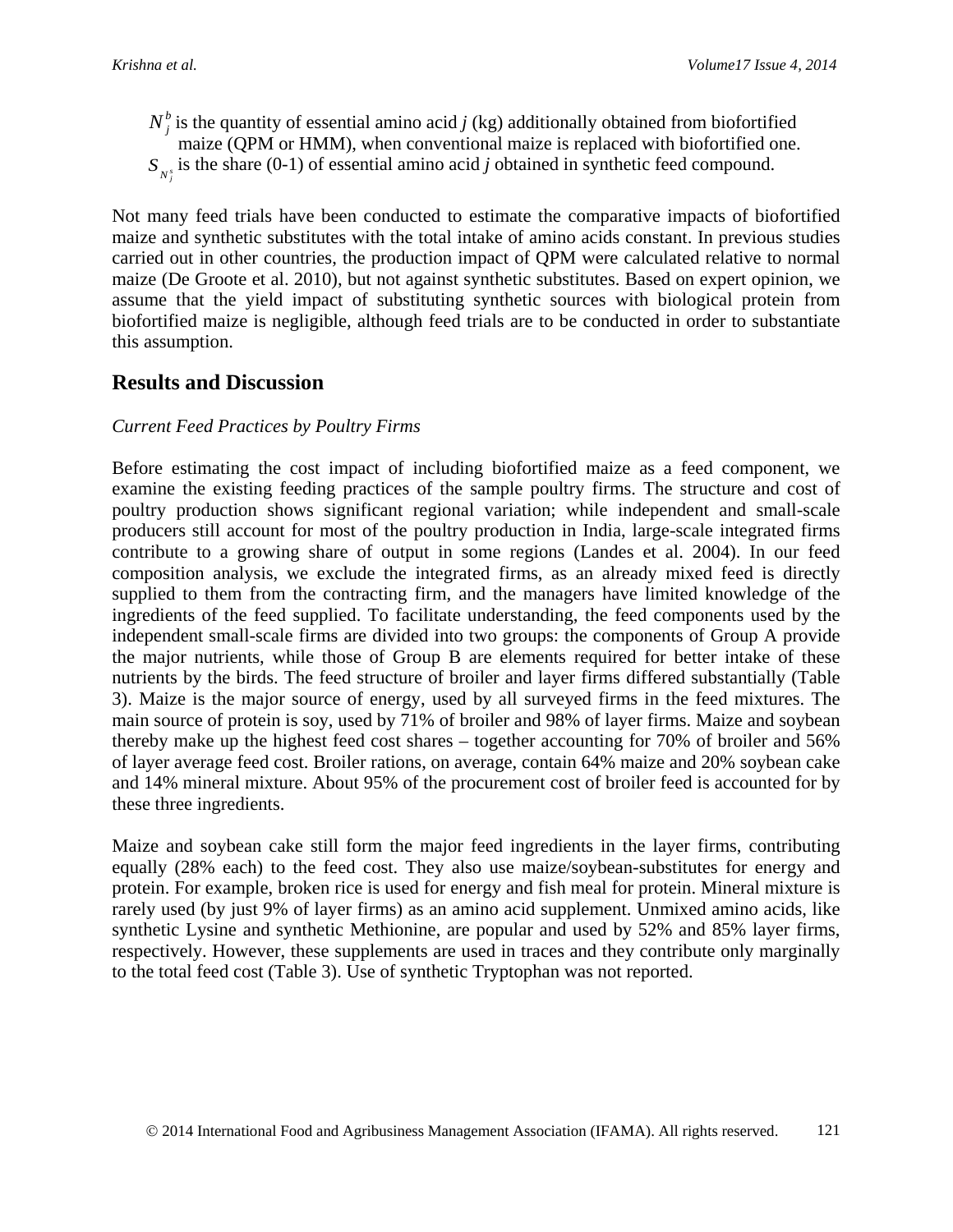|                                                        |                     | Broiler Firms $(n=65)$   |                           |                     | Layer Firms $(n = 65)$   |                        |
|--------------------------------------------------------|---------------------|--------------------------|---------------------------|---------------------|--------------------------|------------------------|
|                                                        | % of Firms<br>Using | Quantity<br>$(kg/bird)*$ | Feed Cost<br>Share $(\%)$ | % of Firms<br>Using | Quantity<br>$(kg/bird)*$ | Feed Cost<br>Share (%) |
| Component group A (major nutrients)                    |                     |                          |                           |                     |                          |                        |
| Maize                                                  | 100                 | 3.45<br>(0.19)           | 37.79                     | 100                 | 21.96<br>(0.97)          | 28.18                  |
| Soy                                                    | 71                  | 1.51<br>(0.20)           | 32.21                     | 98                  | 8.62<br>(1.69)           | 28.17                  |
| Oil                                                    | 29                  | 0.24<br>(0.05)           | 1.01                      | $\,8\,$             | 0.05<br>(0.01)           | 0.00                   |
| Broken rice                                            | $\mathbf{1}$        | 0.11<br>$(-)$            | 0.01                      | 49                  | 8.08<br>(0.63)           | 4.33                   |
| De-oiled rice bran                                     | $\mathbf{1}$        | 0.18<br>$(-)$            | 0.02                      | 100                 | 4.98<br>(0.36)           | 6.07                   |
| Sunflower                                              | $\mathbf{1}$        | 0.18<br>$(-)$            | 0.03                      | 68                  | 4.62<br>(0.27)           | 7.23                   |
| Fish                                                   | $\sqrt{6}$          | 0.34<br>(0.04)           | 0.46                      | 51                  | 2.82<br>(0.26)           | 3.27                   |
| Di-calcium phosphate                                   | 5                   | 0.12<br>(0.01)           | 0.06                      | 94                  | 0.42<br>(0.07)           | 1.55                   |
| Mineral mixture                                        | 91                  | 0.80<br>(0.08)           | 25.41                     | 9                   | 4.53<br>(0.73)           | 1.45                   |
| Groundnut                                              | $\mathbf{1}$        | 1.02<br>$(-)$            | 0.26                      | 20                  | 19.03<br>(0.38)          | 7.97                   |
| Sorghum                                                | $\boldsymbol{0}$    | 0.00<br>$(-)$            | 0.00                      | 38                  | 11.35<br>(0.88)          | 2.72                   |
| Synthetic Lysine                                       | $\mathbf{1}$        | 0.01<br>$(-)$            | 0.02                      | 52                  | 0.03<br>(0.00)           | 0.28                   |
| <b>Synthetic Methionine</b>                            | $\mathbf 1$         | 0.01<br>$(-)$            | 0.06                      | 85                  | 0.04<br>(0.00)           | 1.02                   |
| Component group B (nutrient intake enhancing elements) |                     |                          |                           |                     |                          |                        |
| Toxin binder                                           | 9                   | 0.01<br>(0.00)           | 0.12                      | 82                  | 0.04<br>(0.00)           | 0.32                   |
| Phytase enzyme                                         | 1                   | 0.00                     | 0.01                      | 74                  | 0.01<br>(0.00)           | 0.22                   |
| Liver powder                                           | 3                   | $(-)$<br>0.01<br>(0.00)  | 0.02                      | 60                  | 0.03<br>(0.00)           | 0.16                   |
| Trace minerals                                         | $\mathbf{1}$        | 0.01<br>$(-)$            | $0.01\,$                  | 89                  | 0.06<br>(0.00)           | 0.36                   |
| Antibiotic growth promoter                             | 3                   | 0.00<br>$(-)$            | 0.04                      | $21\,$              | 0.01<br>(0.00)           | 0.07                   |
| Vitamin premix                                         | $\sqrt{2}$          | 0.01<br>(0.00)           | 0.03                      | 82                  | 0.02<br>(0.00)           | 0.62                   |
| Salt                                                   | $\mathfrak{Z}$      | 0.03<br>(0.00)           | 0.01                      | 91                  | 0.18<br>(0.01)           | 0.09                   |
| Other ingredients                                      | $\sqrt{6}$          | 0.19<br>(0.02)           | 2.54                      | 42                  | 5.24<br>(0.61)           | 5.93                   |

#### **Table 3.** Composition of poultry feed used by the sample firms

**Note.** \*Shows conditional (on use) mean values, and the figures in brackets show standard error for sample excluding the integrated firms and extreme values.

**Source.** Firm survey (2010).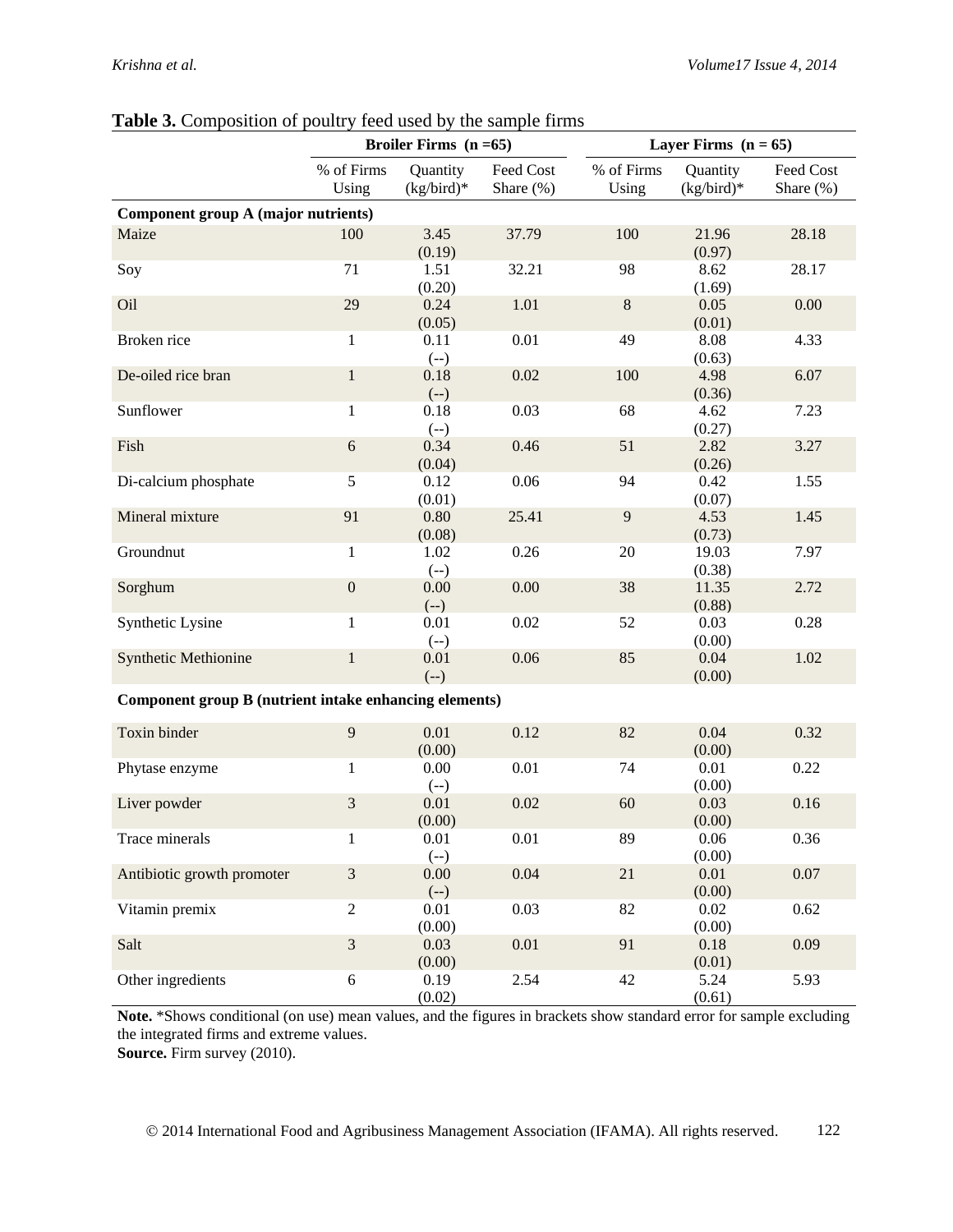On average, broiler firms spend Rs. 87 and layer firms Rs. 654 to provide nutrients (only Component A) for a bird during its entire life. However, these total costs show a wide variation across individual firms, (from Rs. 25 to 177 in broiler firms; and from Rs. 225 to Rs.1151 in layer firms; Figure 2). The cost differences are primarily associated with significant difference in feed composition, especially in the case of layer firms – and can only be marginally attributed to the differential price of inputs and diverse input-value chains. For example, the layer firms that include fishmeal in the feed could reduce total feed cost by 20%, compared to others. Even more pronounced is the impact of groundnut meal in the layer feed (27% cost reduction). The cumulative distribution of feed cost for layer firms is relative flat for the range of Rs. 500-700, comprising 46% of the firms. These firms are found partly substituting fish meal for soymeal in the feed mixture, especially when the soymeal price is high. Similarly, there may be a cost saving for the few firms that use sorghum as a source of energy in the feed mixture.



**Figure 2.** Cumulative distribution of sample firms with respect to nutrient feed cost

**Note.** Cost includes that of feed components from Group A only. 1 US\$ = Rs. 45.7 (average of 2010). **Source.** Firm survey (2010).

The survey results allow us to estimate the amount of each of the essential amino acids fed to birds in broiler and layer firms (Appendix C). In the case of layer firms, most firms use about the recommended dosage, each amino acid use showing a relatively flat cumulative distribution, typically around the recommended dosage – although with a relative underutilization of Methionine in the majority of firms. In the case of broiler firms, each amino acid use shows an inclined cumulative distribution, with only a few firms using about the recommended dosage, and with a relative underutilization of Lysine and again Methionine in majority of the firms.

2014 International Food and Agribusiness Management Association (IFAMA). All rights reserved. 123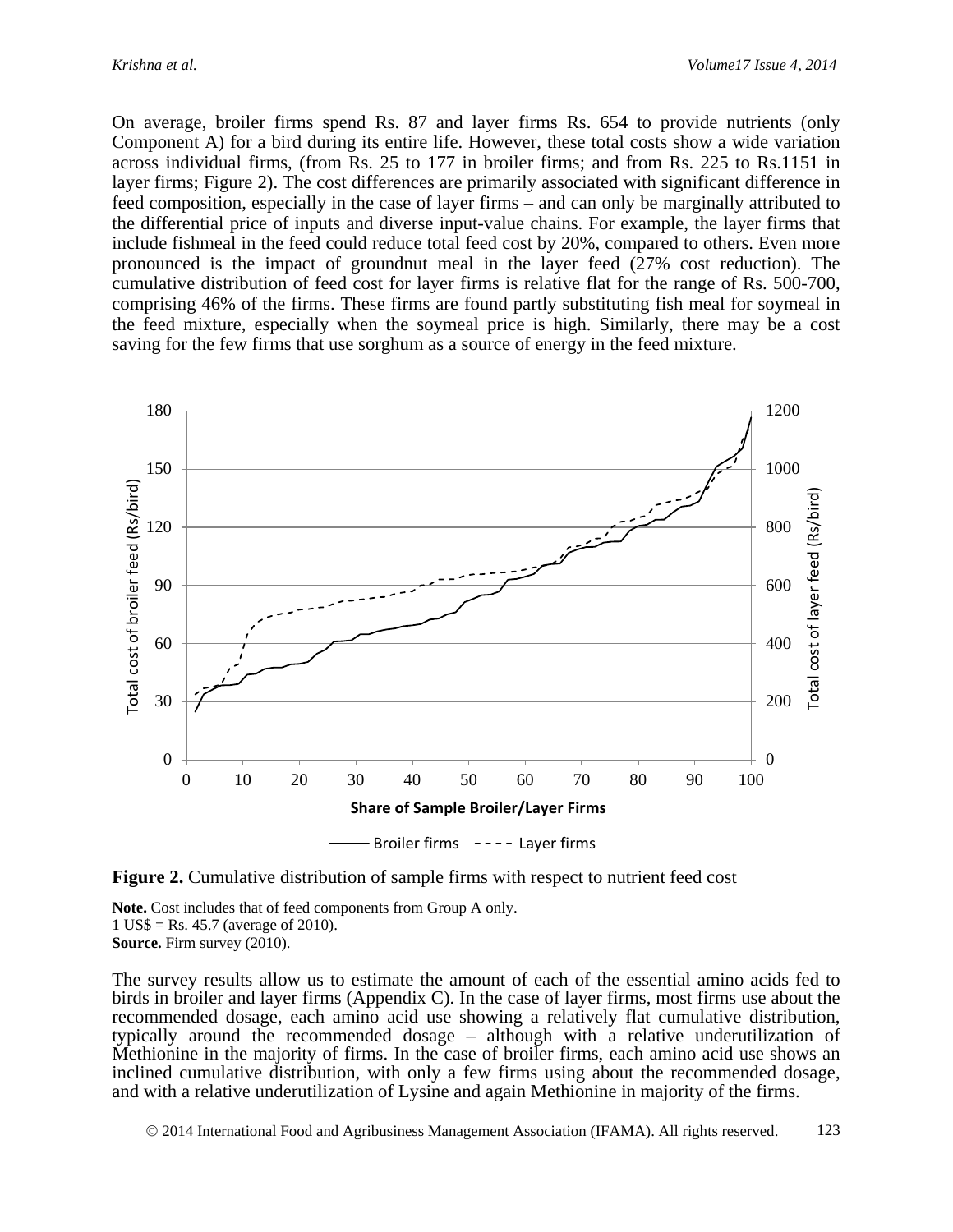A significant share (45%) of broiler firms was found to be using the essential amino acids higher than the dosage recommended by the PDP for profit maximization. One of the reasons could be the excessive use of mineral mixture, which also contains a number of trace minerals and vitamins, necessary for gaining body weight at a faster rate, alongside amino acids. This is less pronounced for layer firms, and the quantity of amino acid used by the layer firms above the recommended dose is not very high. One of the reasons is that over-use of amino acids is associated with the availability of cheaper fish meal in the local market. A comparison of feed composition, feed cost, productivity and gross revenue of these "over-users" (of all the three essential amino acids) with that of the others is made in Table 4.

|                                  |                                  | <b>Broiler Firms</b>    |                                                                 |                                                         | <b>Layer Firms</b> |                                              |
|----------------------------------|----------------------------------|-------------------------|-----------------------------------------------------------------|---------------------------------------------------------|--------------------|----------------------------------------------|
|                                  | "Over-users"                     | Others                  | Difference                                                      | "Over-users"                                            | Others             | Difference                                   |
|                                  | $(n = 29)$                       | $(n=36)$                | $\#$                                                            | $(n=39)$                                                | $(n = 26)$         | $\#$                                         |
| Cost share $(\%)$ in the feed    |                                  |                         |                                                                 |                                                         |                    |                                              |
| Maize<br>(i)                     | 38                               | 43                      | $-5$                                                            | 32                                                      | 36                 | $-4$                                         |
|                                  | (0.4)                            | (0.5)                   | (0.6)                                                           | (0.2)                                                   | (0.6)              | (0.5)                                        |
| Soybean cake<br>(ii)             | 38                               | 19                      | $19***$                                                         | 29                                                      | 18                 | $11***$                                      |
|                                  | (0.4)                            | (0.7)                   | (0.8)                                                           | (0.3)                                                   | (0.4)              | (0.5)                                        |
| Fishmeal<br>(iii)                |                                  |                         |                                                                 | 6                                                       | $\overline{2}$     | $\boldsymbol{4}^{**}$                        |
|                                  |                                  |                         |                                                                 | (1.1)                                                   | (0.8)              | (1.5)                                        |
| (iii) Protein supplements##      | 21                               | 34                      | $-13**$                                                         | 3                                                       | 3                  | $\boldsymbol{0}$                             |
|                                  | (0.4)                            | (0.7)                   | (0.8)                                                           | (0.1)                                                   | (0.4)              | (0.4)                                        |
| Feed cost (Rs/bird)              | 125.5                            | 61.0                    | $64.5***$                                                       | 763.8                                                   | 646.5              | $117.3***$                                   |
|                                  | (1.1)                            | (0.5)                   | (1.1)                                                           | (5.1)                                                   | (11.8)             | (12.6)                                       |
| Other costs (Rs/bird)            | 4.1                              | 3.6                     | 0.5                                                             | 31.1                                                    | 31.8               | $-0.7$                                       |
|                                  | (0.3)                            | (0.3)                   | (0.4)                                                           | (1.6)                                                   | (1.4)              | (2.2)                                        |
| Total cost (Rs/bird)             | 129.6                            | 64.6                    | $65.0***$                                                       | 794.9                                                   | 678.3              | $116.6***$                                   |
|                                  | (6.4)                            | (3.0)                   | (6.7)                                                           | (32.7)                                                  | (70.9)             | (70.3)                                       |
| Productivity (kg meat or         | 2.3                              | 2.2                     | $0.1^*$                                                         | 302                                                     | 303                | $-1$                                         |
| eggs /bird)                      | (0.0)                            | (0.0)                   | (0.0)                                                           | (0.5)                                                   | (0.6)              | (0.8)                                        |
| Revenue – main product           | 95                               | 95                      | 0.0                                                             | 731                                                     | 717                | 14                                           |
| (Rs/bird)                        | (0.6)                            | (0.3)                   | (0.6)                                                           | (1.4)                                                   | (2.0)              | (2.4)                                        |
| Revenue – by-product             | 5.9                              | 4.7                     | $1.2***$                                                        | 50.3                                                    | 51.8               | $-1.4$                                       |
| (Rs/bird)                        | (0.4)                            | (0.2)                   | (0.4)                                                           | (2.6)                                                   | (3.6)              | (4.3)                                        |
| Profit (Rs/bird)                 | $-29.0$                          | 35.1                    | $-64.1***$                                                      | $-13.3$                                                 | 90.6               | $-103.9$ **                                  |
| $N_{\text{max}}$ $\omega$<br>.,, | (7.4)<br>the distance discussion | (3.7)<br>$\overline{C}$ | (7.9)<br>$\mathbf{r}$<br>ويستعلمون<br>المتمادين للمتمالك المتمد | (31.0)<br>Para di contato nella tradizione di anno Para | (68.5)             | (67.5)<br>$\sim$ $\sim$ 1. $\sim$ $\sim$ 41. |

| Table 4. Impact of amino acid use on poultry production |  |  |  |  |  |  |
|---------------------------------------------------------|--|--|--|--|--|--|
|---------------------------------------------------------|--|--|--|--|--|--|

**Note.** "Over-users" category is defined as the group of poultry firms that uses feed with a higher dose for each of the three essential amino acids (Lysine, Tryptophan and Methionine). Figures in simple brackets show standard errors. \*\*\*, \*\*, \* show statistical significance at 0.10, 0.05 and 0.01 levels, estimated with Kruskal-Wallis rank test (Due to the small sample size, we cannot assume with surety that the data is normally distributed, and hence cannot employ the parametric test. The nonparametric Kruskal-Wallis rank test does not assume normality of distribution).<br># Difference of over-users over others. ## This group includes unmixed synthetic Lysine/Methionine and mineral mixture.

1 US\$ = Rs. 45.7 (average of 2010).

**Source.** Firm survey (2010).

For both broiler and layer firms, the difference arises mainly because of the higher proportion of soybean cake in the feed mixture. No difference was observed with respect to the quantity of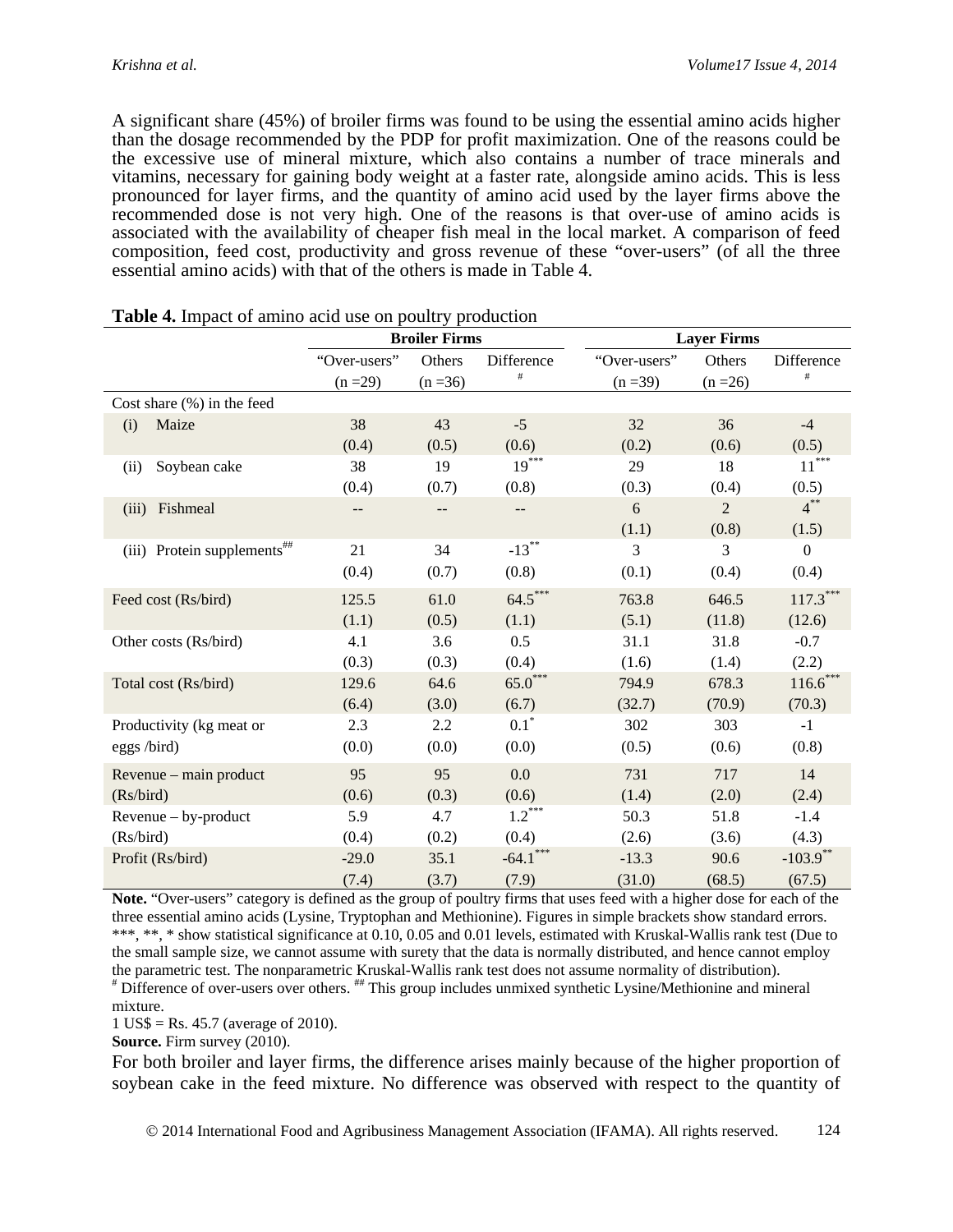maize used, while the "over-users" among broiler firms were actually spending less on synthetic amino acids. There exists a significant difference in the feed cost across the two groups of firms, which is more pronounced for broiler firms (105%) than layer firms (18%). Nevertheless, the "over-use" of amino acids has only marginal impact on the average meat production (by 4%) in case of broilers, and none on the egg production. Impact on gross revenue is insignificant for both types of firms. Feed is a major poultry production cost and improving feed efficiency is important for maximizing profitability (Singh et al. 2002). Our findings suggest that the firms that over-use the amino acids incur an average financial loss on their produce (losses of Rs. 29 per bird for broiler and Rs. 13 for layers), and even larger relative losses relative to those firms that do not over-use (and attain average profits of Rs. 35 per bird for broiler and Rs. 91 for layers). Hence there is substantial scope for increasing efficiency and profitability for these overusers, for which firms need to be provided information on optimal feed composition and nutrition. Lack of adequate information on amino acid use is also likely to affect the potential demand for and adoption of biofortified maize as feed component by poultry firms.

### *Impact of Biofortified Maize on the Provision of Least-Cost Feed*

Assuming that the producers are fully aware of the birds' nutrient requirement and the nutrient composition of different feed components, we have calibrated the LP model. Although this assumption may not hold true for many small-scale independent poultry firms, it is reasonable to assume that integrated and large firms use feed mixtures with the least-cost combination of different ingredients. Using these in the LP model, Table 5 (see Appendix A) presents the most economic formulation for different feeds aggregated over the different stages of bird growth in order to find the optimal quantity per bird. The minimum cost of providing the recommended dose of nutrients for a bird is calculated as Rs. 47 (46% lower than the average cost of feed as reported by sample firms) for broilers and Rs. 577 (12% lower than the average feed cost) for layers. There are also significant differences in the structure of the feed ration, mainly due to the availability of fish meal, a cheap protein substitute in the locality. Fish meal is considered to be one of the "best" ingredients for broilers and layers rations, as it enhances the feed consumption and feed efficiency (Solangi et al. 2002). It was found to be priced on a par with soybean cake, but had a higher percentage of all the three essential amino acids than mineral mixture and soybean cake. Hence, in the cost minimizing formulation, it replaces soybean cake and synthetic amino acid supplements completely in both broiler and layer rations. For broiler firms, maize remains the major source of energy. However, for the layer firms, broken rice substantially replaces maize.

This optimal formulation, especially in the absence of soybean cake in the feed mixture, is not the one commonly followed by the firms. This could be due to a number of constraints – both with respect to the physical availability and quality of fish and groundnut meal, as well as the lack of awareness of the poultry managers. In order to estimate a more realistic cost minimizing feed composition, and to understand and incorporate these constraints (see Appendix B), we recalibrated an additional model with more stringent bounds for fish and groundnut meal (Specification 2, Table 6 (see Appendix A)). Upon these additional constraints, the feed cost has increased by 12% for broilers and 8% for layers. These figures are not only closer to the observed practice by sample firms, but the use of soybean meal also increased drastically as a major protein source.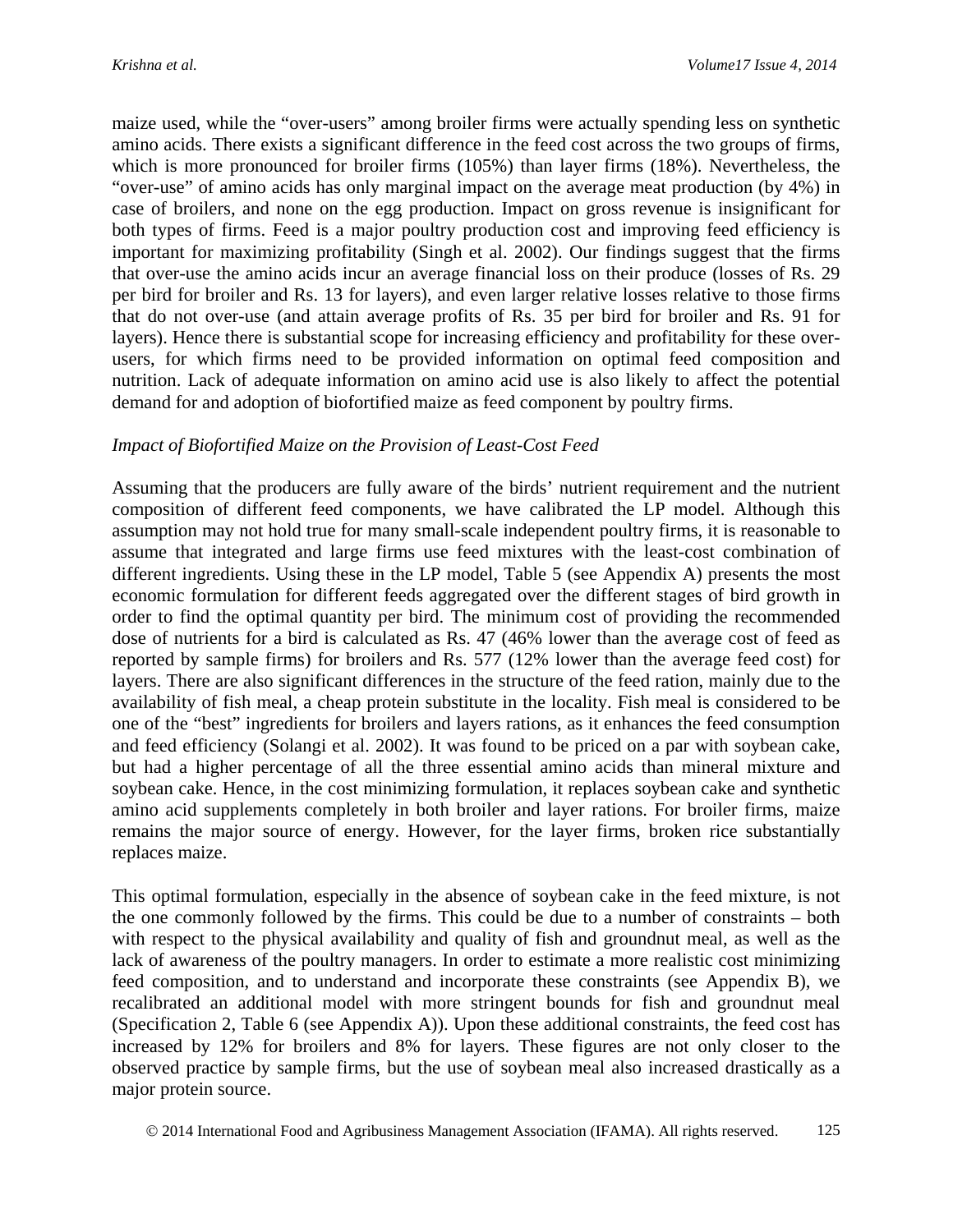Both specifications agree on certain aspects. Metabolizable energy and total protein are the most limiting components in poultry ration. Feed mixtures that meet the required calories and protein have been found to provide the recommended dose of amino acids, without synthetic supplements. In both specifications, when total protein requirement is met, either from low-cost protein sources or from soybean meal, the recommended dose of Lysine, Tryptophan and Methionine are already met, without depending on any synthetic sources. Replacing normal maize with biofortified maize would just add to the levels of Lysine, Tryptophan and Methionine (supplied by low cost protein sources) which are already in excess of the recommended dosage in feed mixtures of firms in the area of this study, especially under Specification 2 (Figure 3). It also implies that for a firm that already follows the optimal feed composition, there would be only marginal cost-saving due to adoption of QPM or HMM grains, and there will be zero demand for the biofortified maize even at the slightest price increment. In other words, the current availability of cheap protein necessitates no additional amino acid through biofortification or synthetic substitutes, at the present price levels. According to experts, fish meal has long been one of the cheapest sources of protein in South India (Solangi et al. 2002, Devegowda and A.K. Panda, *personal communication*). In countries like Kenya where fish meal is relatively expensive, the substitution of normal maize by QPM is found resulting in positive cost savings (De Groote et al. 2010). However, the relative prices depend on seasonal availability and nature of supply chains. These factors, alongside the price variability of major feed components, should be studied further to understand the consistency of these findings.

### *Impact of Biofortified Maize as Substitute for Synthetic Amino Acid Supplements*

Generalization of LP results pre-requisites that all firms face the feed supply constraints uniformly, and uniform input price structure prevails. Furthermore, the assumption of perfect information is likely to be violated; as we have already seen that firms often "overuse" amino acids, possibly because of lack of awareness regarding poultry nutrition. The survey also assessed their awareness of various amino acids, with a marked divergence between managers of broiler and layer firms. Most of the broiler firm managers had not heard about the essential amino acids (Figure 4) and the majority (72%) believed that the intake of essential amino acids will have no impact on meat production. The level of awareness was considerably higher among managers of layer firms (particularly for Lysine and Methionine), and 60% associated yieldenhancements with the intake of amino acids. This could be one of the reasons why the amino acids in the feed mix of most layer firms approximate the recommended dosage. However, many of the lower-cost ingredients (e.g. fish meal) may not be available in the market throughout the year, causing difficulties for the poultry firms to follow the least-cost feeding strategy.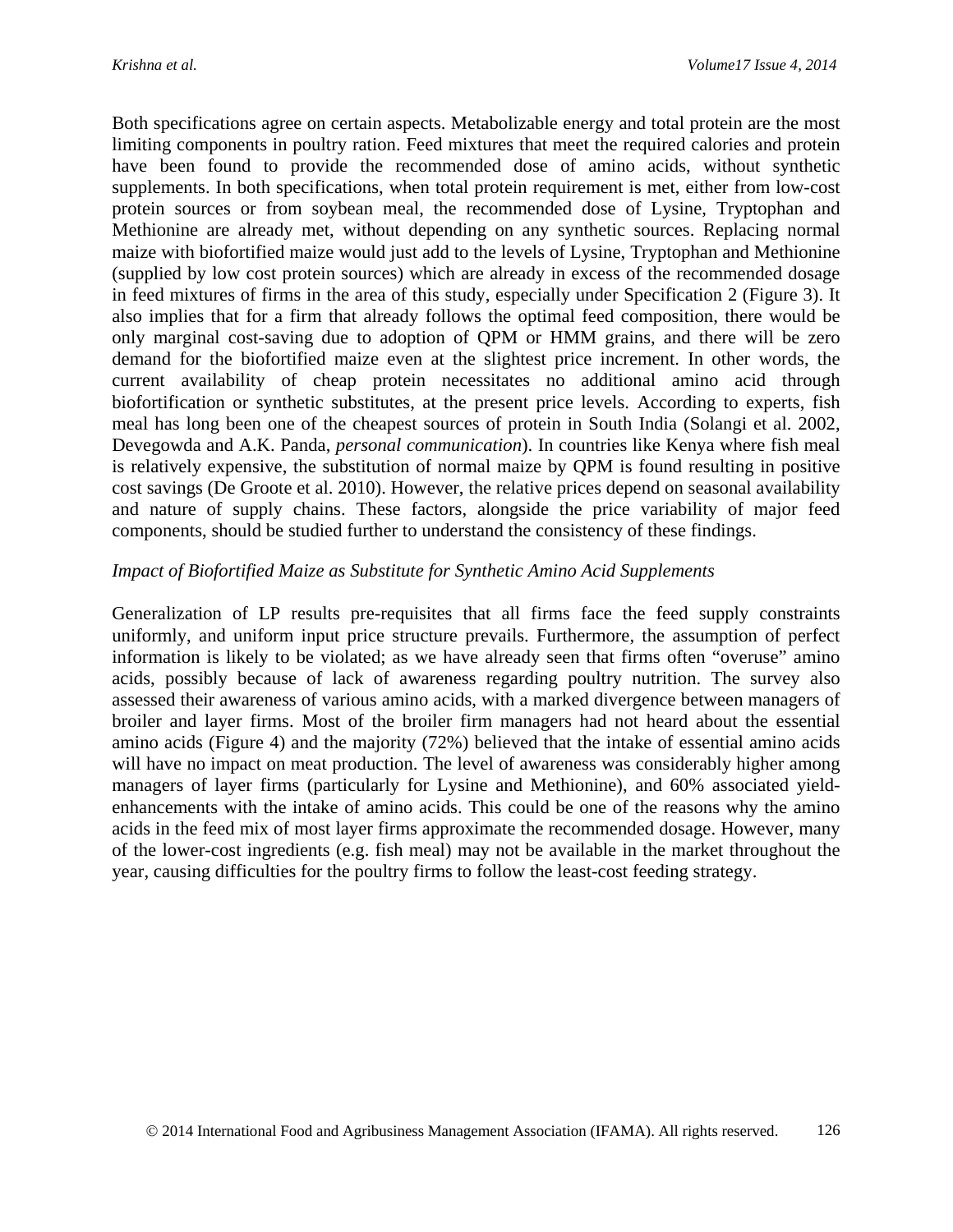









**Note.** Error bars show standard errors. S1: Model specification 1; S2: Model specification 2. **Source.** Mandal et al. (2004 & 2005), Panda et al. (2009), PDP (2011), Ranjhan (1998), estimation from Firm survey (2010).

© 2014 International Food and Agribusiness Management Association (IFAMA). All rights reserved. 127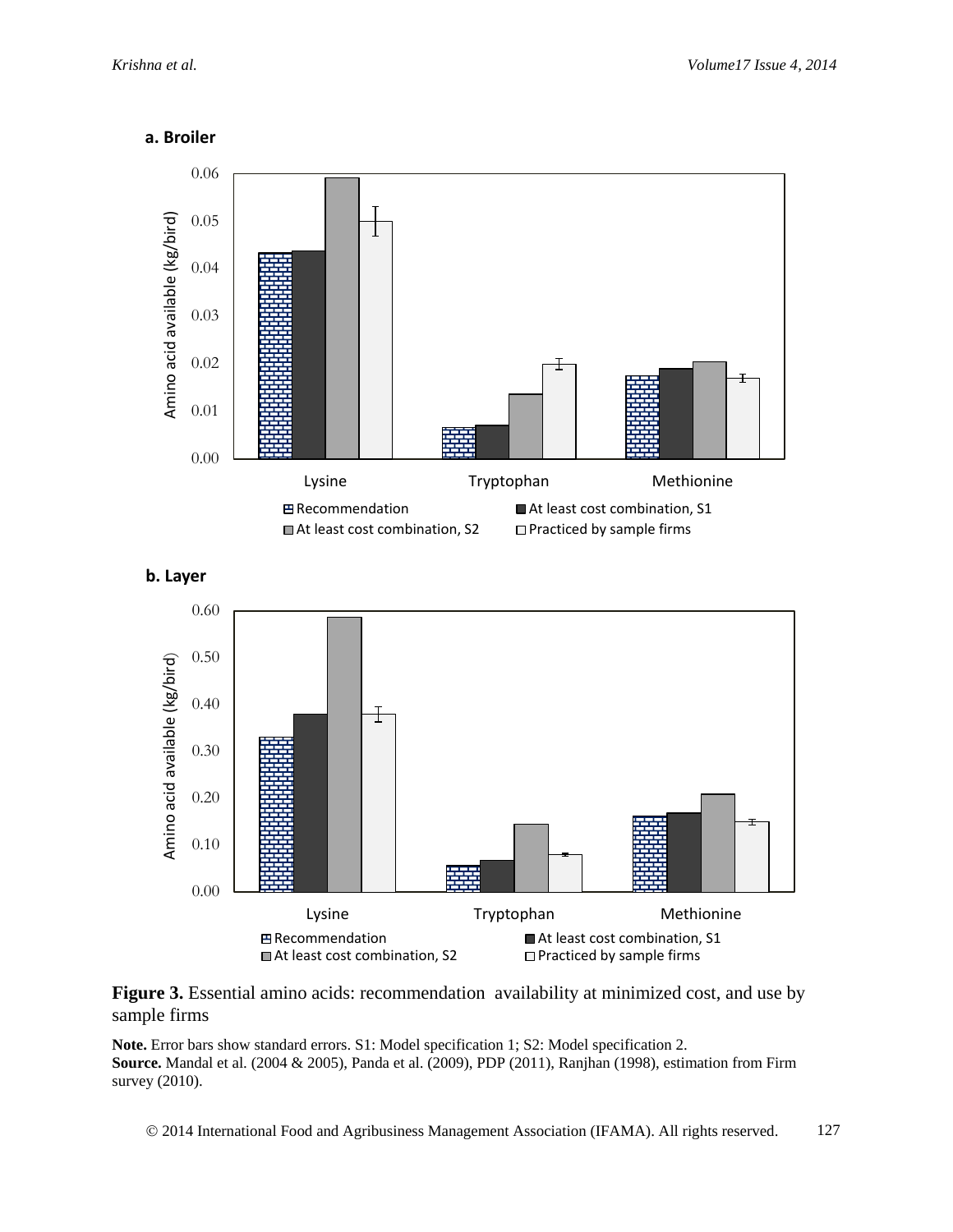

### **a. Knowledge of importance of amino-acid use in poultry feed**

### **b. Firm managers' perception on impact of amino acids intake by birds**



**Figure 4.** Firm managers' awareness and perception on amino acids

**Source.** Firm survey (2010).

Also, only a small proportion of all managers had heard of QPM. This limited awareness poses practical hurdles for the wider adoption of biofortified maize, further exacerbated by the fact that the product is inherently credence good.<sup>[3](#page-17-0)</sup> A distinct supply chain for QPM grain would seem to be the only way of ensuring that the high protein quality of QPM is transmitted down the value

<span id="page-17-0"></span><sup>3</sup> Credence goods are goods for which consumers cannot easily verify the process-attribute claims even after consumption (Roe and Sheldon 2007). Examples include organically produced food, free-range poultry, nongenetically modified foods etc. Although laboratory tests could distinguish biofortified maize from the normal maize, most of the firms do not have the capital, human resource or willingness to incur additional transaction costs to carry out such tests, and hence QPM and HMM falls under the category of credence goods.  $\sqrt{3}$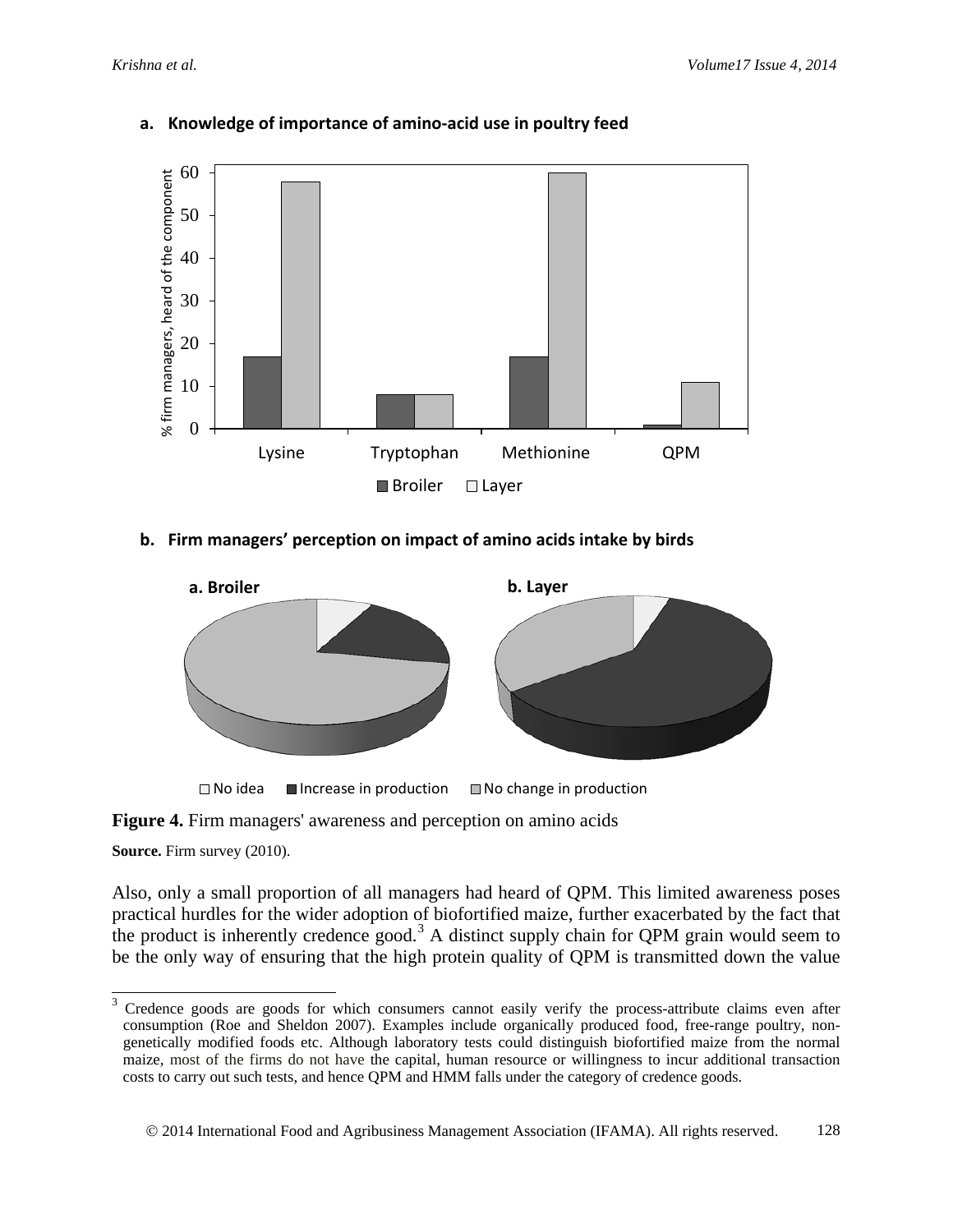chain. Concomitant development of value chains and institutions (e.g. contract farming, labelling and certification etc.) is also necessary for the wider adoption of biofortified maize by the poultry and feed industry.

Since a large share of firm managers in the study area, especially those of broiler firms, have only limited information on role of amino acids and its sources, availability of biofortified maize may not result in a drastic change in the feed composition, and it is more realistic to assume that firms might only reduce the use of synthetic sources of protein in response to the increased availability of essential amino acids from biofortified maize (Scenario 2). Based on this assumption, the potential firm-level impact of QPM and HMM were re-estimated. These are considered to be more realistic because the assumption that the firms have perfect information on profit maximizing feed composition is not imposed. Also, maize biofortified with only two essential amino acids (as QPM) may not lead to any savings over composite amino acid supplements, especially when the third amino acid is limiting. The results of impact estimation, based on these more realistic assumptions, are provided in Table 7.

| <b>Table 7.</b> Impact of biofortified maize under imperfect information on feed composition |  |
|----------------------------------------------------------------------------------------------|--|
| (Scenario 2)                                                                                 |  |

|                                                                                                                |            | <b>Broiler Firms</b>    |            | <b>Layer Firms</b>             |
|----------------------------------------------------------------------------------------------------------------|------------|-------------------------|------------|--------------------------------|
| Quantity of amino acids (g/bird) currently<br>available from synthetic sources                                 |            |                         |            |                                |
| Lysine<br>(i)                                                                                                  |            | 8.8                     |            | 20.3                           |
| (ii) Tryptophan                                                                                                |            | 0.4                     |            | 0.2                            |
| (iii) Methionine                                                                                               |            | 4.3                     |            | 36.0                           |
| Cost of amino acids from synthetic sources<br>(Rs/bird)                                                        |            | 19.5                    |            | 22.0                           |
| Quantity of amino acids (g/bird) additionally<br>provided if normal maize is replaced by<br>biofortified maize | <b>OPM</b> | Prototype<br><b>HMM</b> | <b>QPM</b> | <b>Prototype</b><br><b>HMM</b> |
| (i) Lysine                                                                                                     | 5.5        | 2.8                     | 35.1       | 17.6                           |
| (ii) Tryptophan                                                                                                | 1.7        | 1.0                     | 11.0       | 6.6                            |
| (iii) Methionine                                                                                               | 0.4        | 7.6                     | 2.2        | 48.3                           |
| Potential cost saving synthetic amino acids<br>(Rs/bird)                                                       | 1.6        | 6.1                     | 1.2        | 17.0                           |
| Potential saving as % of total feed cost                                                                       | 1.0        | 4.0                     | 0.2        | 2.4                            |

1 US\$ = Rs. 45.7 (average of 2010)

**Source.** Calculated from firm survey (2010); PDP (2011) for the number of broiler/layer birds in year 2009.

On average, broiler firms spend Rs. 19.5 (12% of the total feed cost) and layer firms Rs. 22.0 (3% of the total feed cost) per bird on amino acid supplements. In the case of broilers, synthetic substitutes come mainly as composite supplements and in the case of layers, as unmixed concentrates. Replacing regular maize with QPM for broilers would provide 63% of Lysine that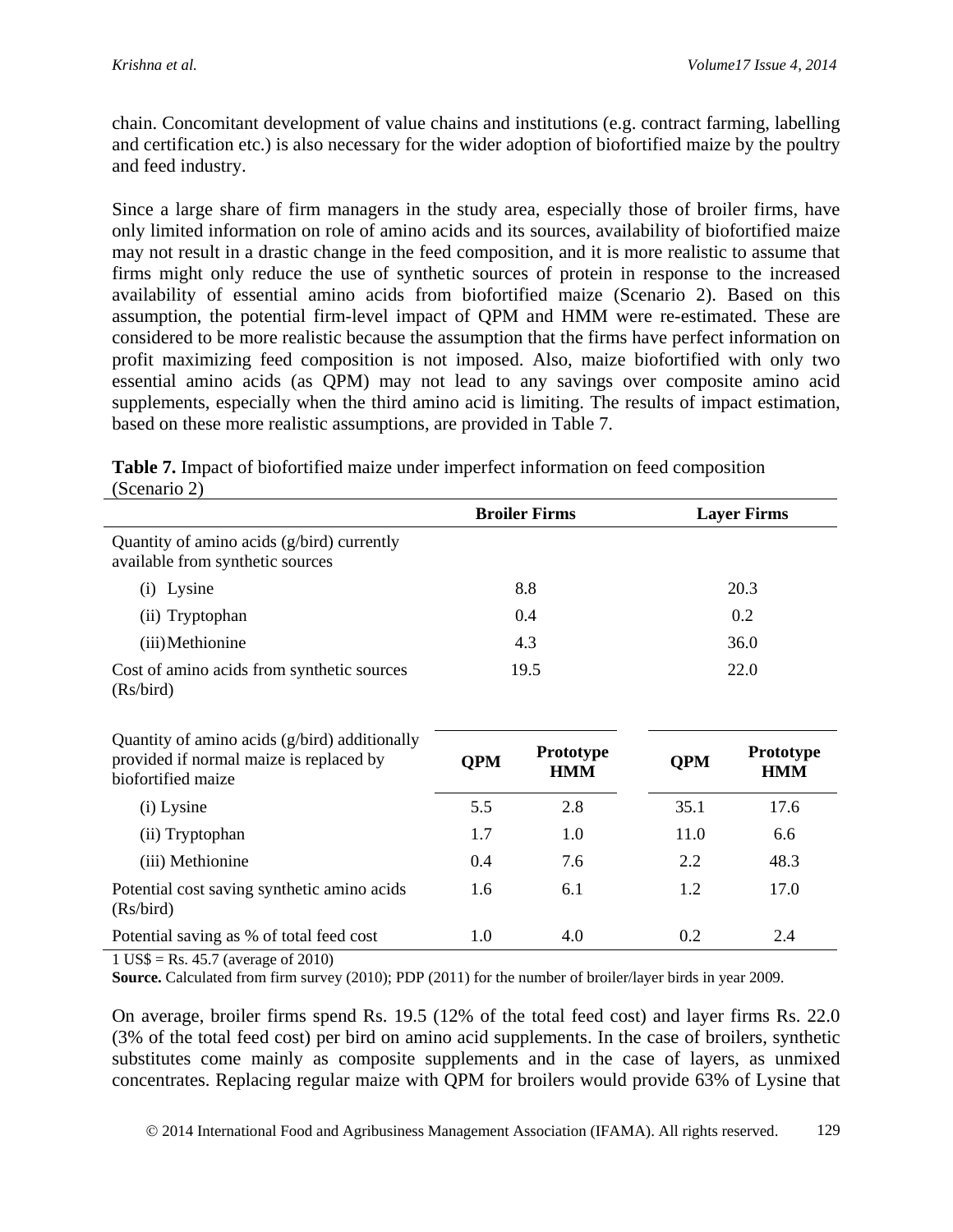is currently provided through synthetic sources, but Methionine will still be critically limiting. About 92% of the Methionine required would still have to be provided through synthetic sources, which means replacing regular maize entirely with QPM would translate into savings of 1% on the total feed cost. If the normal maize is replaced with the Methionine-enriched HMM prototype, synthetic Tryptophan and Methionine would not be required, but, 69% of the Lysine would still have to come from synthetic sources to meet firms' practice. The cost savings would be slightly greater in this case – at 4% of the feed cost (Rs. 6.1 per bird). However, only 3.45 kg of maize is used for broiler feed on average (Table 3 shows an average spending of Rs. 35 per bird the total cost of maize in the feed mixture). It means that the HMM could imply a potential synthetic amino acid saving of Rs. 1.8/kg maize (Rs. 6.1 per bird per 3.45 kg maize per bird), which corresponds to 17% of the current maize price. This potential saving would be eliminated only if the maize farmers are paid a premium of 17% for HMM over normal maize. In other words, there might be a potential market for HMM as broiler feed component if the price premium is less than 17%. Whether this implies sufficient financial incentive to generate a segregated value chain for biofortified quality protein trait with labelling and certification and/or contract farming requires additional market research.

In the case of layers, most of the firms use unmixed synthetic substitutes at high concentrations. QPM can substitute for all the synthetic Lysine and Tryptophan, and 6% of the synthetic Methionine, but the cost saving is only marginal (0.2%; Rs. 1.2 per bird). With prototype HMM (incorporated into QPM), 87% of Lysine and 100% of Tryptophan and Methionine requirement from synthetic sources can be met through biofortification. Even though most of the synthetic amino acids can be replaced, the magnitude of feed cost change would be just 2.4% (Rs. 16.9 per bird). The maximum price increment economically feasible for maize grains after biofortification (7% or Rs. 0.80 per kilogram) would be lower than in the case of broilers. Although synthetic Methionine is more expensive than synthetic Lysine (around 54% higher), only small quantities are needed to meet the dietary requirement, which is why the estimated feed-cost savings are relatively low. Due to the small potential price increment, it would be more difficult to realize segregated value chains linking biofortified maize production and layer firms.

As HMM is still under development, the amino acid composition of these biofortified varieties at the commercial scale can still only be speculated. A Methionine-enriched QPM variety, with higher Lysine and Tryptophan in addition to Methionine, could produce relatively higher economic benefits than the existing QPM hybrids, but the magnitude of the impact would still be less than 5% of current variable costs for poultry meat and egg production. On the other hand, there is only limited information on the impact of biofortification on the production and quality of poultry meat in comparison with amino acids from synthetic sources. Only a few studies (e.g., Amonelo and Roxas 2009) indicate the possibility of differential productivity impacts of protein from biofortified maize and from the synthetic sources. Feed trials will have to be conducted to ascertain this. One of the recent studies indicated that, although the quantity of meat production was unaffected by QPM uptake by broilers, it helps reduce fat content and increase breast meat (Panda et al. 2013). Even if such differential impacts are proven pervasive and niche market for the chicken so produced can be realized in India, distinct maize-poultry value chains would be necessary for the successful diffusion of the biofortified maize varieties, given its inherent credence good attribute for the poultry firm managers.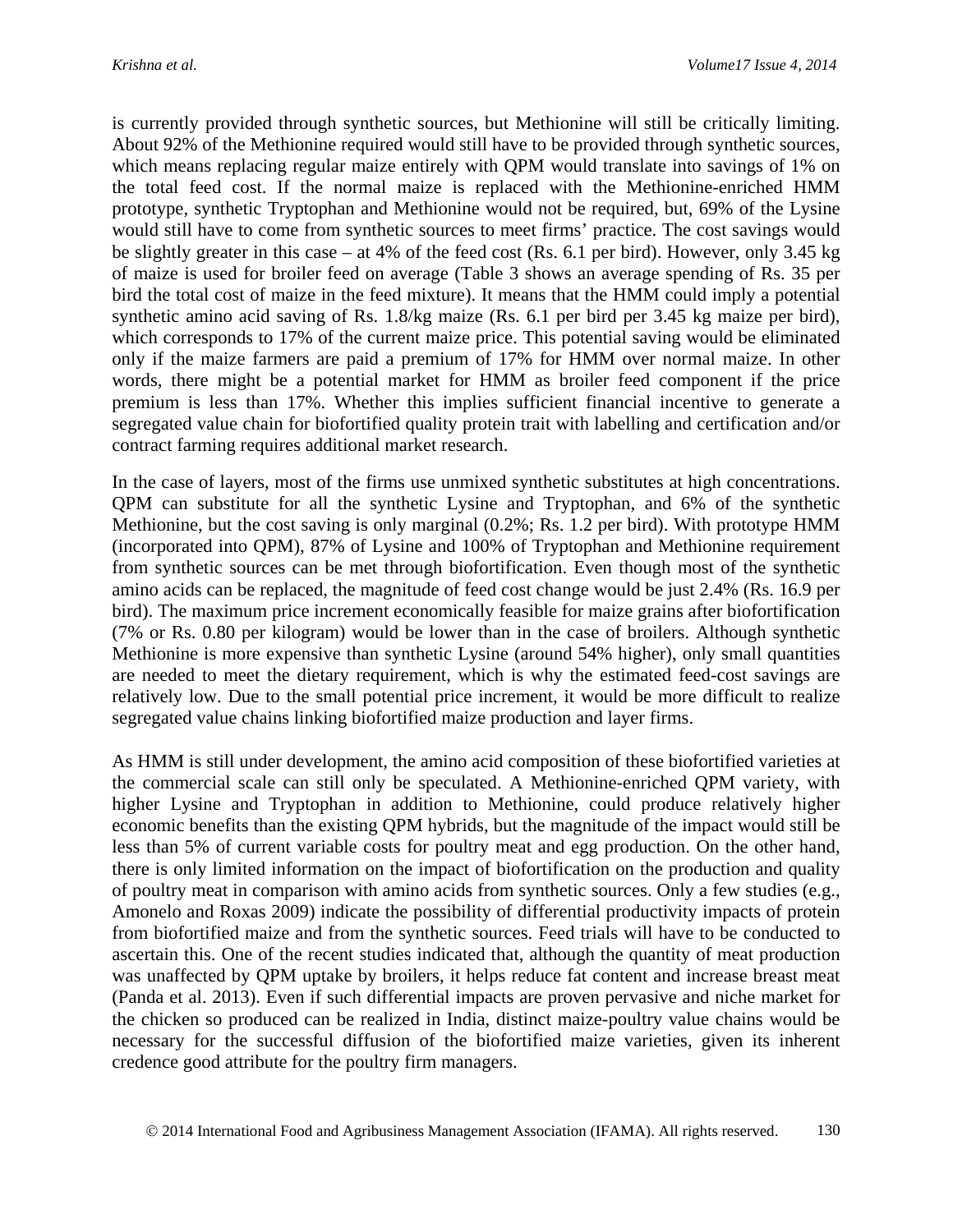For now it remains a challenge to construct a marketing scenario in India with positive price premium for biofortified maize, which would imply sufficient incentives for farmers to adopt the speciality maize varieties and poultry firms assure that the maize supplied is biofortified. An important dimension of product differentiation and segregation for speciality traits throughout the value chain is the added handling and transaction costs incurred, and some organizational arrangements may be necessary to reduce these (Miranowsky et al. 2004). One of the possible solutions is poultry firms getting into contracts with the maize farmers. Such institutional arrangements are not widely observed in India, but could be a potential market development for mitigating the information asymmetry in the value chain due to the credence good attribute of biofortified maize.<sup>[4](#page-20-0)</sup> Valuable insights can be derived from a number of studies examining the wide array of cash contracts with varying terms that pose strategic alternatives for buyers, particularly as they seek to use contracting as an element of risk mitigation, for different crops across countries (e.g., Wilson and Dahl 2011, Goldsmith et al. 2008, Darroch et al. 2002). Broadly, the major challenges in successful marketing of speciality crop/variety include the capacity to realize premiums sufficient to cover increased costs, contract price flexible with general market trends, fair and effective distribution of benefits throughout the supply chain, traceability, managing risks of climatic induced quality losses etc. Under these conditions, contractual arrangements are shown co-existing and relatively stable with other conventional market forms (Van Wechel et al. 2007, Janzen and Wilson 2002, Carriquiry and Babcock 2002).

## **Conclusion**

 $\overline{a}$ 

The development of biofortified maize with enhanced levels of (essential) amino acids has gathered significant research attention, first in relation to human consumption in the developing countries and, more recently, from a business perspective due to the rapid growth of the poultry sector in, for instance, India. However, mainly due to the cheap protein substitutes available in the market, the financial potential of biofortification of maize as poultry feed component appears limited. Beyond this *ex ante* impact assessment, the study also indicates the importance of information at the firm managerial level. In the Indian poultry sector, small-scale firm managers typically lack awareness on the role of amino acids or on new biofortified products, leading to overuse of amino acids, and limiting the economic potential of biofortified maize. Further, the sector appears to incur significant financial losses due to the lack of information diffusion related to the role of nutrients in poultry production and the nutritive value of different feed components. Therefore, in the case of India, it is imperative for the regional governments to develop and strengthen organizational solutions that disseminate appropriate information for the small-scale poultry sector to raise technology adoption and profitability.

The paper also indicates the necessity for carrying out a feasibility study on novel value chains for quality attributes. The inherent credence good status of biofortified maize is a major challenge to realize its market potential. Thus, the potential biofortified maize induced savings, which are already marginal, are based on the assumption that there is perfect substitutability

<span id="page-20-0"></span> $4\,$  An example for poultry firms getting into contractual arrangement for ensured supply of maize is shown by Mehta and Nambiar (2008): Suguna Poultry Farm Ltd, a leading poultry firm in South India has tied up with the farmers of Karnataka state for the cultivation of more than 6400 hectares of maize in 2007.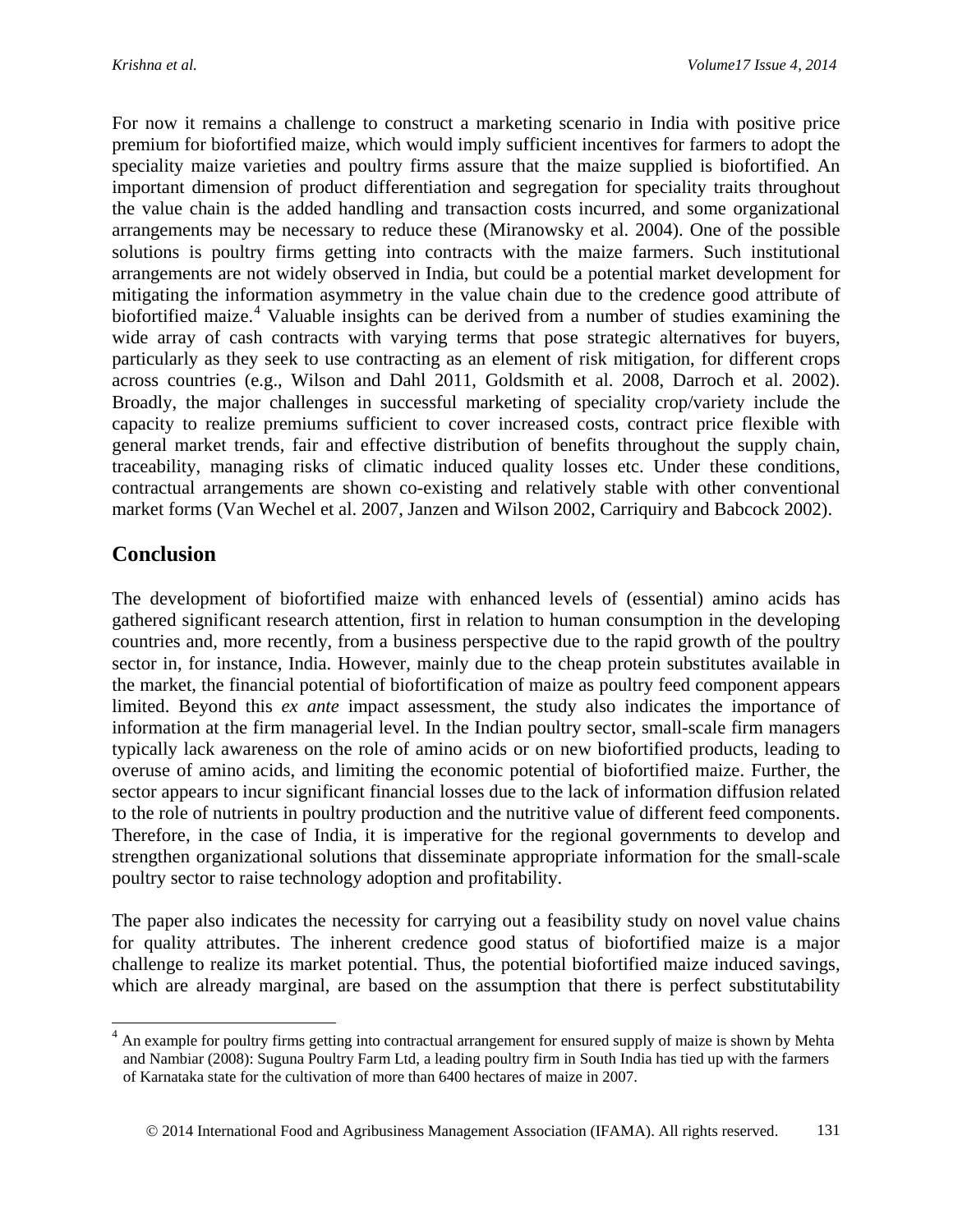between biofortified and synthetic amino acids: that is, there are no other effects, viz. relative poultry yield, meat quality or efficiency. If indeed (and subject to validation with empirical feed data) biofortified maize (compared to synthetic amino acids) improves poultry yield, meat quality or efficiency (as claimed by the preliminary information), the scenario of financial impact estimates would change considerably and could trigger demand for such a product. Furthermore this would provide sufficient impetus to increase research investment in developing new biofortified HMM and QPM varieties or their combinations for the Indian poultry sector. Despite significant information gaps on the potential of biofortified maize, the development of HMM-QPM could be a first step towards further enrichment with high oil content. This is beyond the scope of this study, but given the importance of oil in poultry feed, could be more of a potential game changer. Such a trait pyramiding approach could further increase the potential economic benefits. Further, there is some evidence emerging in the literature (Panda et al. 2013) that feeding poultry with biofortified maize could increase the quality of meat production, which is credence attribute for the poultry consumers. Our paper thereby complements the more qualitative study by Hellin and Erenstein (2009) – but also shows that the economic benefits of current QPM varieties would be marginal if the quality impacts on the end product (poultry meat) are not accounted for, and hence the technology diffusion critically depends on the development of distinct value chains both for maize grains and for poultry products.

## **Acknowledgement**

The present study was conducted as part of the research project, "Usefulness of High Methionine Maize in Indian poultry sector", at the International Maize and Wheat Improvement Center (CIMMYT), New Delhi, and financially supported by the Indian Council of Agricultural Research (ICAR). The authors are grateful to Lalith Achoth for his valuable guidance in the model development. We also thank the two anonymous reviewers and the editors of this journal for their very useful comments. The usual disclaimer applies.

## **References**

- Agrawal, P. K. and H. S. Gupta. 2010. Enhancement of Protein Quality of Maize Using Biotechnological Options. *Animal Nutrition and Feed Technology 10s*: 79-91.
- Amonelo, M. O. and D.B. Roxas. 2009. Growth performance of broilers fed a quality protein maize (QPM) based diet. *Philippine Journal of Veterinary and Animal Sciences* 34(1): 11-22.
- Arndt, H.W. 1988. Market failure and underdevelopment. *World Development* 16(2): 219-29.
- Asche, G. L., A.J. Lewis, E.R. Peo Jr. and J.D. Crenshaw. 1985. The nutritional value of normal and high Lysine corns for weanling and growing-finishing swine when fed at four Lysine levels. *Journal of Animal Science* 60: 1412-28.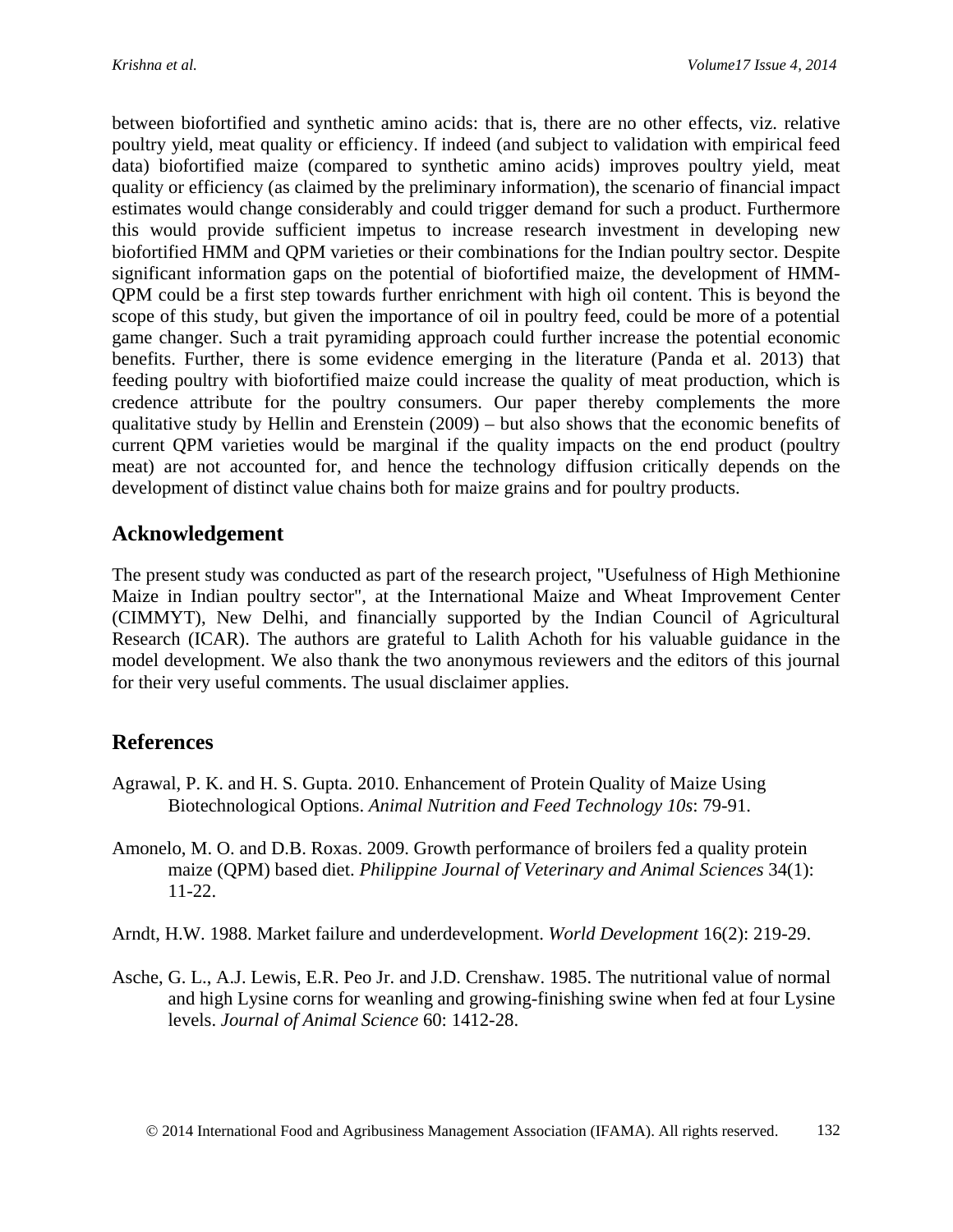- Atlin, G.N., N. Palacios, B. Das, S. Twumasi-Afriyie, D.K. Friesen, H. De Groote, B. Vivek and K.V. Pixley. 2011. Quality protein maize: progress and prospects. *Plant Breeding Review* 34: 83-130.
- Carriquiry, M. and B. Babcock. 2004. Can spot and contract markets co-exist in agriculture? Working Paper 02-WP 311, Center for Agricultural and Rural Development, Iowa State University.
- Darroch, M. A., J.T. Akridge and M.D. Boehlje. 2002. Capturing value in the supply chain: the case of high oleic acid soybeans. *The International Food and Agribusiness Management Review 5*(1): 87-103.
- De Groote, H., T. Nyanamba and R. Wahome. 2010. Quality protein maize for the feed industry in Kenya. *Outlook on Agriculture* 39(4): 291-98.
- FAO. 1992. Food Balance Sheets. Food and Agricultural Organization, Rome, Italy.
- FAO. 2011. Main ingredients used in poultry feed formulations. Poultry Development Review, Food and Agricultural Organization, Rome, Italy.
- FAOSTAT. 2014. Food and Agricultural Organization, Rome, Italy. http://faostat3.fao.org/ home/index.html.
- Ferreira, R. R., V. A. Varisi, L. W. Meinhardt, P. J. Lea and R. A. Azevedo. 2005. Are high-Lysine cereal crops still a challenge? *Brazilian Journal of Medical and Biological Research* 38: 985–94.
- GOI. 2011. Basic Animal Husbandry Statistics. Department of Animal Husbandry, Dairying and Fisheries, Ministry of Agriculture, Government of India, New Delhi.
- Goldsmith, P., T. Masuda, and R. Ferrel. 2008. Speciality soybean and corn survey. National Soybean Research Laboratory, Iowa.
- Gulati, A., N. Minot, C. Delgado and S. Bora. 2007. Growth in high-value agriculture in Asia and the emergence of vertical links with farmers. In *Global supply chains, standards and the poor: How the globalization of food systems and standard affects rural development and poverty,* edited by Swinnen, J.F.M., Oxfordshire, England: CABI.
- Gupta, H.S., P.K. Agarwal, V. Mahajan, G.S. Bisht, A. Kumar, P. Verma, A. Srivastava, S. Saha, R. Babu, M.C. Pank and V.P. Mani. 2009. Quality Protein Maize for nutritional security: rapid development of short duration hybrids through molecular marker assisted breeding. *Current Science* 96(2): 230-37.
- Hansen, J. M. 2012. Assessing the impact of Southeast Asia's increasing meat demand on global feed demand and prices. Paper presented in annual meeting of Agricultural and Applied Economics Association. Seattle, Washington. August.
	- 2014 International Food and Agribusiness Management Association (IFAMA). All rights reserved. 133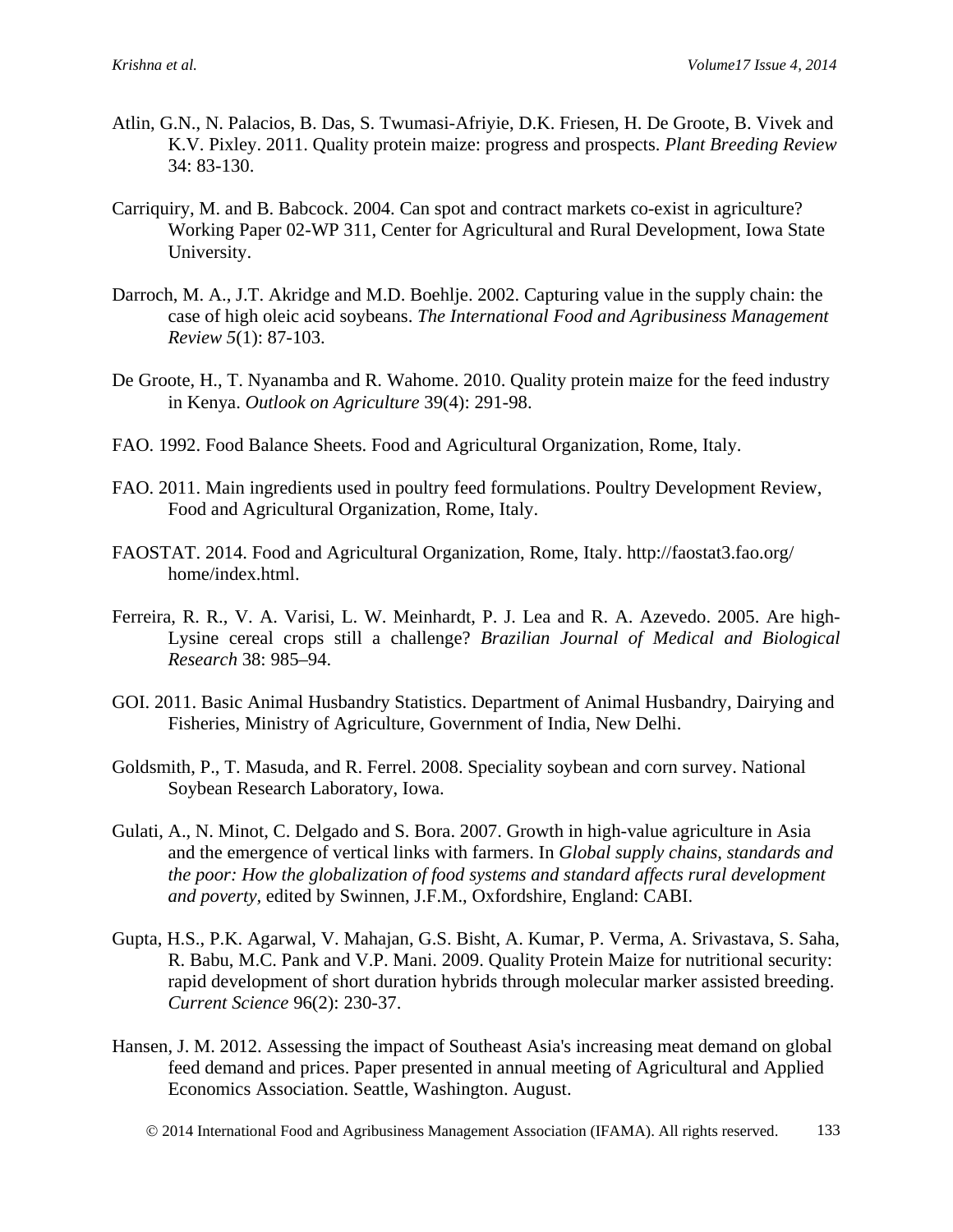- Headey, D., S. Fan. 2008. Anatomy of a crisis: the causes and consequences of surging food prices. *Agricultural Economics* 39(1): 375-391.
- Hellin, J. and O. Erenstein. 2009. Maize poultry value chains in India: implications for research and development. *Journal of New Seeds* 10: 245-69.
- Hossain, M. H., M.U. Ahammad and M.A.R. Howlider. 2003. Replacement of fish meal by broiler offal in broiler diet. *International Journal of Poultry Science* 2(2): 159-163.
- Janzen, E. L. and W.W. Wilson. 2002. Cooperative Marketing in Specialty Grains and Identity Preserved Grain Markets. Agribusiness & Applied Economics Report No. 500**.**  Agricultural Experiment Station, North Dakota State University.
- Kristiansen, S. 2003. Information asymmetry and economic concentration: The case of hens and eggs in eastern Indonesia. ESA Working Paper No. 03-21, Agricultural and Development Economics Division, Rome: The Food and Agriculture Organization of the United Nations. www.fao.org/3/a-ae054t.pdf.
- Landes, M., S. Persaud and J. Dyck. 2004. India's poultry sector: Development and prospects. Agriculture and Trade Report No. WRS 04-03. Washington, DC: USDA.
- Lauderdale, J. 2000. Issues regarding targeting and adoption of quality protein maize. Economics Working Paper 00-02., International Maize and Wheat Improvement Center, Mexico D.F.: CIMMYT.
- Lopez-Pereira, M.A. 1992. The Economics of quality protein maize as an animal feed: Case studies of Brazil and El Salvador. International Maize and Wheat Improvement Center Economics Working Paper 92-06, Mexico D.F.: CIMMYT.
- Lopez-Pereira, M.A. 1993. Economics of quality protein maize as a feedstuff. *Agribusiness* 9(6): 557-68.
- Mack, S., A. Lemme, G. Irish and J. Tossenberger. 2010. Effects of dietary Methionine on broiler flock uniformity, [http://www.thepoultrysite.com/articles/318/effects-of-dietary-](http://www.thepoultrysite.com/articles/318/effects-of-dietary-methionine-on-broiler-flock-uniformity)[Methionine-on-broiler-flock-uniformity](http://www.thepoultrysite.com/articles/318/effects-of-dietary-methionine-on-broiler-flock-uniformity) [accessed on July 14, 2010]
- Mandal, A. B., A.S. Yadav, T. S. Johri and N.N. Pathak. 2004. *Nutrition and disease management of poultry*. International Book Distributing Company, Lucknow, India.
- Marsh, J. M. 2007. Cross-sector relationships between the corn feed grains and livestock and poultry economies. *Journal of Agricultural and Resource Economics* 93-114.
- Masuda, T. and P.D. Goldsmith. 2009. World soybean production: area harvested, yield, and long-term projections. *International Food and Agribusiness Management Review* 12(4): 143-162.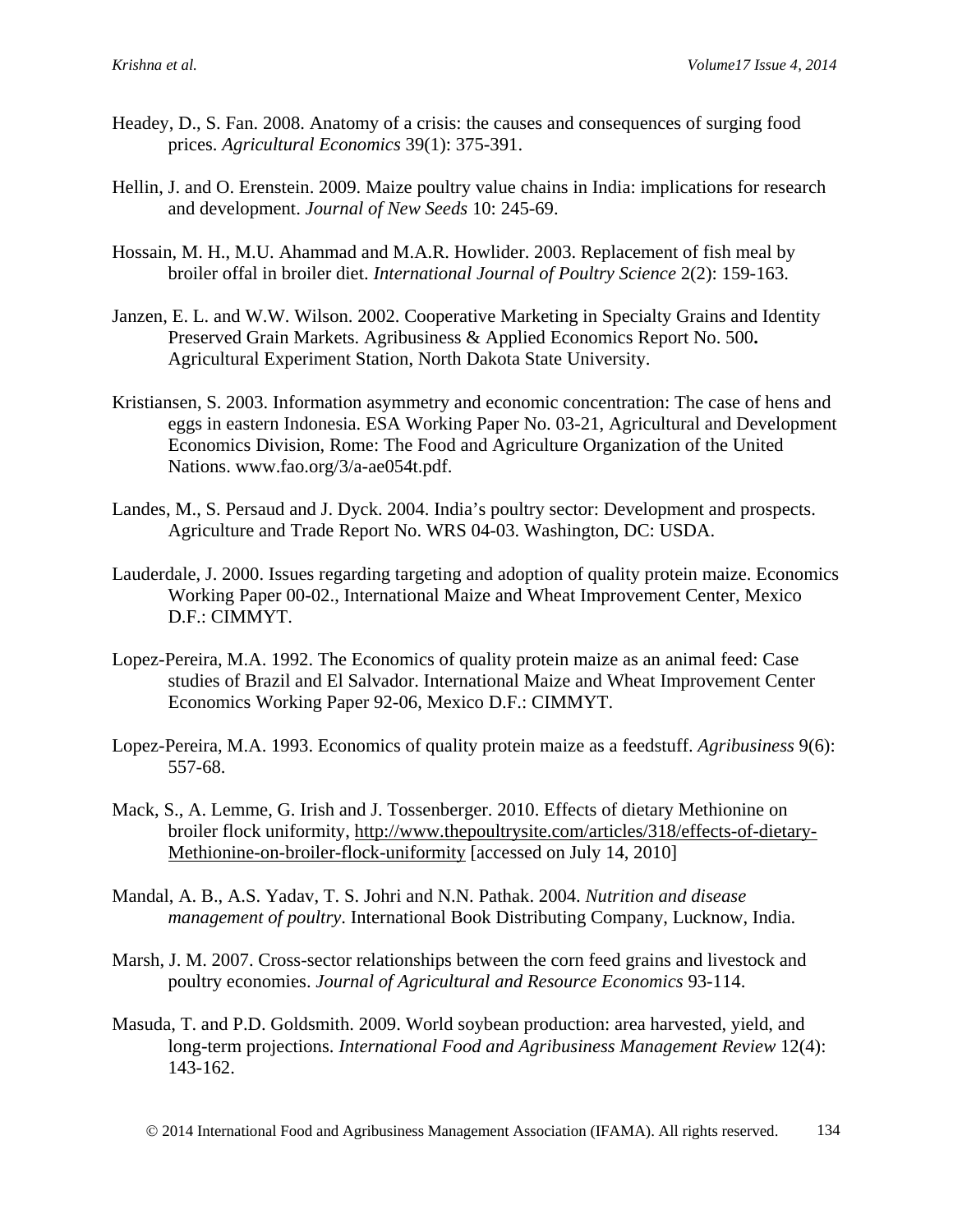- Mehta, R. and R.G Nambiar. 2008. Poultry Industry in India. Proceedings from the International Poultry Conference, Poultry in the 21<sup>st</sup> Century: Avian Influenza and Beyond. November 2007, Bangkok, Thailand.
- Miranowski, J. A., H.H. Jensen, S.P. Batres-Marquez and A. Ishdorj. 2004. Product Differentiation and Segregation in Agricultural Systems: Non-Genetically Modified and Specialty Corn and Soybean Crops in Iowa. Working Paper 4-WP354, Center for Agricultural and Rural Development, Iowa State University.
- North, D. C. 1993. The Ultimate Sources of Economic Growth. In *Explaining economic growth: Essays in honour of Angus Maddison, contributions to economic analysis*, edited by Szirmai, A., B. Van Ark and D. Pilat, Amsterdam: North-Holland.
- Panda, A.K., M.V.L.N. Raju, S.V.R. Rao and G.S. Sunder. 2010. QPM improves performance, increases broiler meat yield. *Poultry International* 20-22.
- Panda, A.K., P.H. Zaidi, S.V.R. Rao and M.V.L.N. Raju. 2013. Efficacy of quality protein maize in meeting energy and essential amino acid requirements in broiler chicken production. *Journal of Applied Animal Research* 42(2): 133-139.
- PDP. 2011. Vision 2030. Project Directorate on Poultry, Rajendranagar, Hyderabad, India.
- Prasanna, B.M., S.K. Vasal, B. Kassahun and N.N. Singh. 2001. Quality Protein Maize. *Current Science* 81(10): 1308-19.
- Pomp, M. and K. Burger. 1995. Innovation and imitation: Adoption of cocoa by Indonesian smallholders, *World Development* 23(3): 423-31.
- Ramaswami, B., P.S. Birthal and P.K. Joshi. 2005. Efficiency and distribution in contract farming: The case of Indian poultry growers. International Food Policy Research Institute Division Paper No. 91, Washington, DC: IFPRI.
- Ranjhan, S. K. 1998. *Nutrient requirements of livestock and poultry* (Second edition). Directorate of Information and Publications of Agriculture. Krishi Anusandhan Bhavan, Pusa, New Delhi.
- Roe, B. and I. Sheldon. 2007. Credence good labelling: The efficiency and distributional implications of several policy approaches. *American Journal of Agricultural Economics* 89(4): 1020-33.
- Rota, S., S., Sperandini. 2010. *Value chains, linking producers to the markets*. International Fund for Agricultural Development (IFAD), Rome: IFAD. [www.ifad.org/lrkm/factsheet/](http://www.ifad.org/lrkm/factsheet/) valuechains.pdf.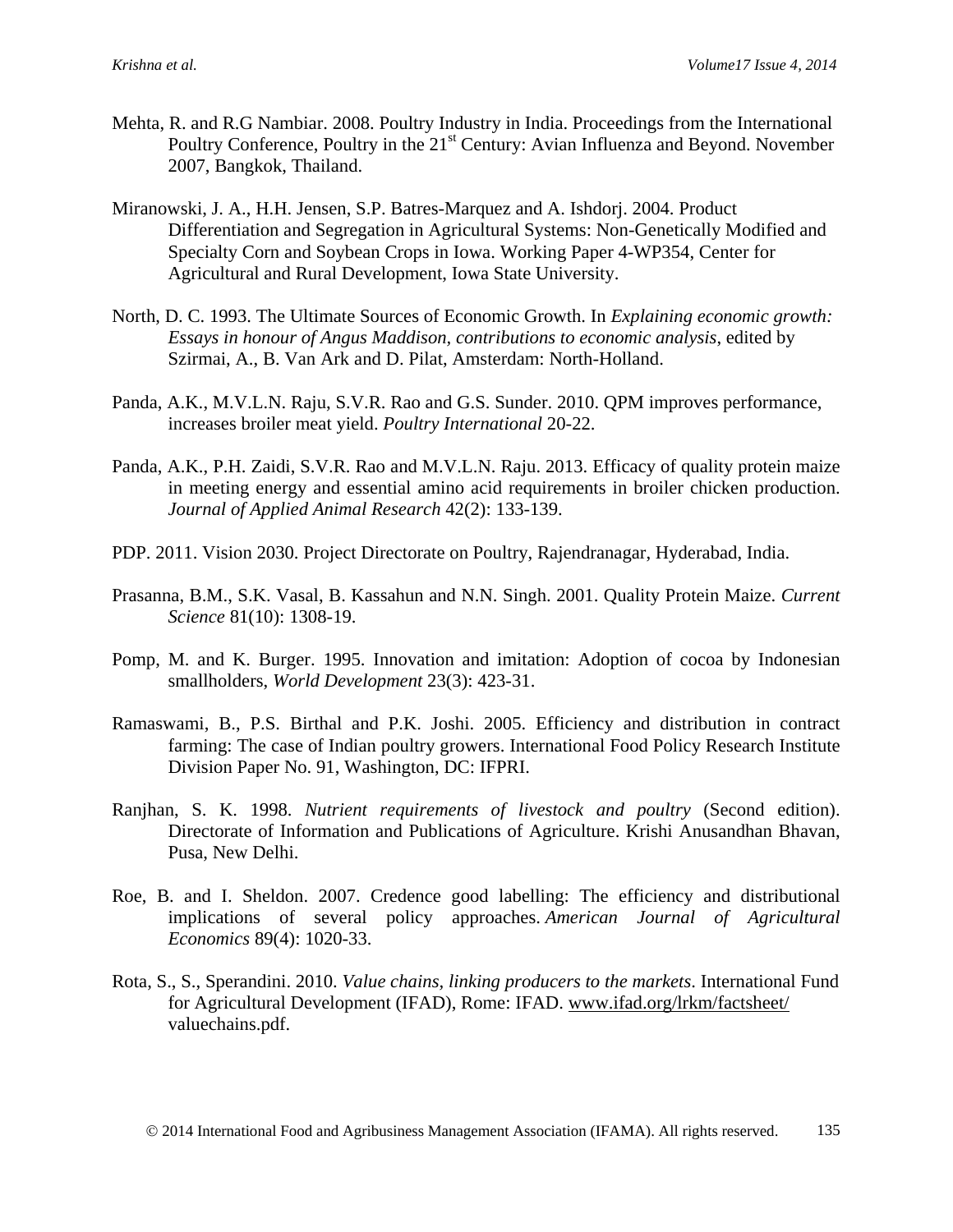- Saxena, H.C. 2009. India's poultry industry experiences significant growth. *World Poultry* 25(9): http://www.worldpoultry.net/Home/General/2010/7/Indias-poultry-industry-experiencessignificant-growth-WP007656W/.
- Sethi, A. S., C. Parvesh, D. Sain and M. L. Jat. 2009. Maize Atlas of India. Directorate of Maize Research Technical Bulletin 2009/10. New Delhi: DMR.
- Singh, R. P. 2001. An interface in public and private maize research in India. In *Impact of Public- and Private-Sector Maize Breeding Research in Asia, 1966-1997/98*, edited by Gerpacio, R.V. International Maize and Wheat Improvement Center, Mexico, D.F.: CIMMYT.
- Singh, R.V., V.K. Saxena and D. Sharma. 2002. Technological developments in the poultry subsector. Technology options for sustainable livestock production in India: Proceedings of the workshop on documentation, adoption, and impact of livestock technologies in India. Edited by Birthal, P. and R.P. Parthasarathy. International Crops Research Institute for the Semi-Arid Tropics, Patancheru, India: ICRISAT.
- Sofi, P.A., S.A. Wani, A.G. Rather and S.H. Wani. 2009. Quality Protein Maize: Genetic manipulation for the nutritional fortification of maize. *Journal of Crop Breeding and Plant Science* 1(6): 244-253.
- Solangi, A. A., A. Memon, T. A. Qureshi, H. H. Leghari, G. M. Baloch and M. P. Wagan. 2002. Replacement of fish meal by soybean meal in broiler ration. *Journal of Animal and Veterinary Advances* 1(1): 28-30
- Sullivan, J. S., D.A. Knabe, A.J. Bokholt and E.J. Gregg. 1989. Nutritional value of quality protein maize and food corn for starter and growth pigs. *Journal of Animal Science* 67: 1286-1292.
- Van Wechel, T., K. Vachal and M. Berwick. 2009. Supply chain basics: niche agricultural marketing. Paper No. 147572, Marketing Service Program, US Department of Agriculture.
- Vivek, B., A.F. Krivanek, N. Palacios-Rojas, S. Twumasi-Afriyei and A.O. Diallo. 2008. Breeding quality protein maize (QPM): protocols for developing QPM cultivars. International Maize and Wheat Improvement Center, Mexico, D.F.: CIMMYT.
- Wilson, W. W. and B.L. Dahl. 2011. Grain contracting strategies: the case of durum wheat. *Agribusiness* 27(3): 344-359.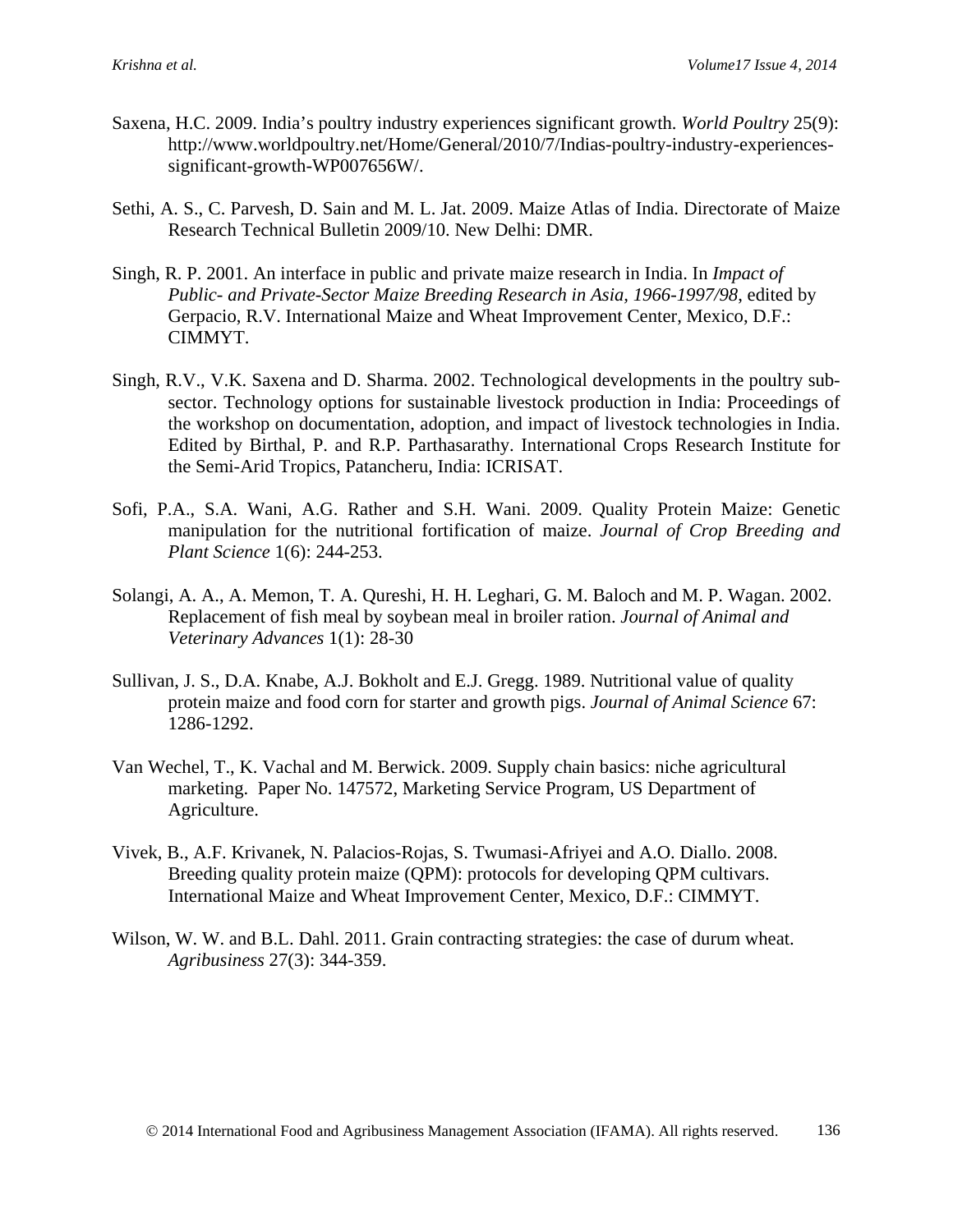| Table 5. Cost minimizing poultry feed composition (Scenario 1, Specification 1)                                                                                                                                                                                   |               |                     |                                       |               |                                                                    |                            |                             |
|-------------------------------------------------------------------------------------------------------------------------------------------------------------------------------------------------------------------------------------------------------------------|---------------|---------------------|---------------------------------------|---------------|--------------------------------------------------------------------|----------------------------|-----------------------------|
|                                                                                                                                                                                                                                                                   | Market price  |                     |                                       |               | Cost-minimizing feed composition (kg/bird for the entire lifespan) |                            |                             |
|                                                                                                                                                                                                                                                                   | (Rs/kg)       |                     | Broiler [lifespan: 42 days] feed with |               | Normal Maize                                                       | Layer [lifespan: 504 days] |                             |
|                                                                                                                                                                                                                                                                   |               | Normal Maize        | MdO                                   | HIMIM         |                                                                    | <b>NdO</b>                 | HMM                         |
| Maize                                                                                                                                                                                                                                                             | 10.2          | 2.74                |                                       | ŧ             | 11.54                                                              |                            |                             |
| Biofortified maize (QPM/HMM)                                                                                                                                                                                                                                      | 10.2          | ŧ                   | 2.74                                  | 2.74          | I                                                                  | 11.54                      | 11.54                       |
| Soybean cake                                                                                                                                                                                                                                                      | $\frac{2}{9}$ | $\frac{8}{2}$       | 8.00                                  | $\frac{8}{2}$ | 8.00                                                               | 0.00                       | 8.00                        |
| Fish cake                                                                                                                                                                                                                                                         | 19.2          | 0.77                | 0.80                                  | 8,08          | 127                                                                | 727                        | 127                         |
| Brokenrice                                                                                                                                                                                                                                                        | 25            | 0.40                | 0.40                                  | 0.40          | 4.68                                                               | 4.68                       | 4.68                        |
| De-oiled rice bran                                                                                                                                                                                                                                                | 2.0           | Soo                 | 8                                     | $\frac{2}{3}$ | 2.29                                                               | 2.29                       | 2.29                        |
| <b>Sunflower</b>                                                                                                                                                                                                                                                  | ă             | 800                 | $\frac{8}{2}$                         | $\frac{8}{6}$ | $\frac{8}{10}$                                                     | 0.00                       | $\frac{8}{10}$              |
| Groundnut cake                                                                                                                                                                                                                                                    | 15.8          | $\frac{0.02}{0.02}$ | $\frac{8}{2}$                         | $\frac{3}{2}$ | 16.16                                                              | 16.16                      | 16.16                       |
| Sorghum                                                                                                                                                                                                                                                           | 5             | $\frac{5}{2}$       | $\frac{8}{5}$                         | $\frac{5}{2}$ | $\frac{8}{5}$                                                      | 0.00                       | $\frac{8}{5}$               |
| Mineral mixture                                                                                                                                                                                                                                                   | 26.8          | $\frac{8}{2}$       | $\frac{8}{5}$                         | $\frac{8}{5}$ | $\frac{8}{5}$                                                      | $\frac{8}{2}$              | $\frac{8}{5}$               |
| ã                                                                                                                                                                                                                                                                 | 44.2          | $\frac{1}{2}$       | $\frac{5}{2}$                         | $\frac{1}{2}$ | $\frac{8}{6}$                                                      | 0.00                       | $\frac{8}{2}$               |
| + other sources of calcium<br>Di calcium phosphate                                                                                                                                                                                                                | 24.8          | $\frac{8}{2}$       | 8<br>S                                | 8g            | 4.89                                                               | 4.89                       | 4.89                        |
| Synthetic lysine                                                                                                                                                                                                                                                  | 162.8         | $\frac{8}{2}$       | $\frac{8}{2}$                         | $\frac{8}{2}$ | 8.00                                                               | 0.00                       | $\frac{8}{5}$               |
| Synthetic methionine                                                                                                                                                                                                                                              | 250.8         | 8g                  | 8                                     | 8             | 8g                                                                 | OOO                        | 8.00                        |
| Total feed quantity                                                                                                                                                                                                                                               |               | 4.02                | 4.02                                  | 4.02          | 46.83                                                              | 46.83                      | 46.83                       |
| Feed cost in Ra/bird for the entire<br>lifespan [% change over norma]<br>maize                                                                                                                                                                                    |               | 47.2                | 目立<br>47.2                            | 47.2<br>目     | 576.8                                                              | 576.8<br><b>D.OT</b>       | 576.8<br>$\overline{[0.0]}$ |
| Note. Estimates are obtained from LPm odel using the feed ingredient price and nutrient composition<br>Source. Optim ization results from Appendix B and ingredient prices from firm survey, 2010<br>$1 \text{ } \text{USS} = \text{Rs. } 45.7$ (average of 2010) |               |                     |                                       |               |                                                                    |                            |                             |

**Table 5.** Cost minimizing poultry feed composition (Scenario 1, Specification 1)

**Table 5.** Cost minimizing poultry feed composition (Scenario 1, Specification 1) ÿ  $\mathbf c$  $\vec{Q}$  $\epsilon$  $\ddot{\phantom{1}}$  $\vec{\mathcal{C}}$  $\mathbf{u}$ Ė

| © 2014 International Food and Agribusiness Management Association (IFAMA). All rights reserved. |  | 137 |
|-------------------------------------------------------------------------------------------------|--|-----|
|                                                                                                 |  |     |

**Appendix A**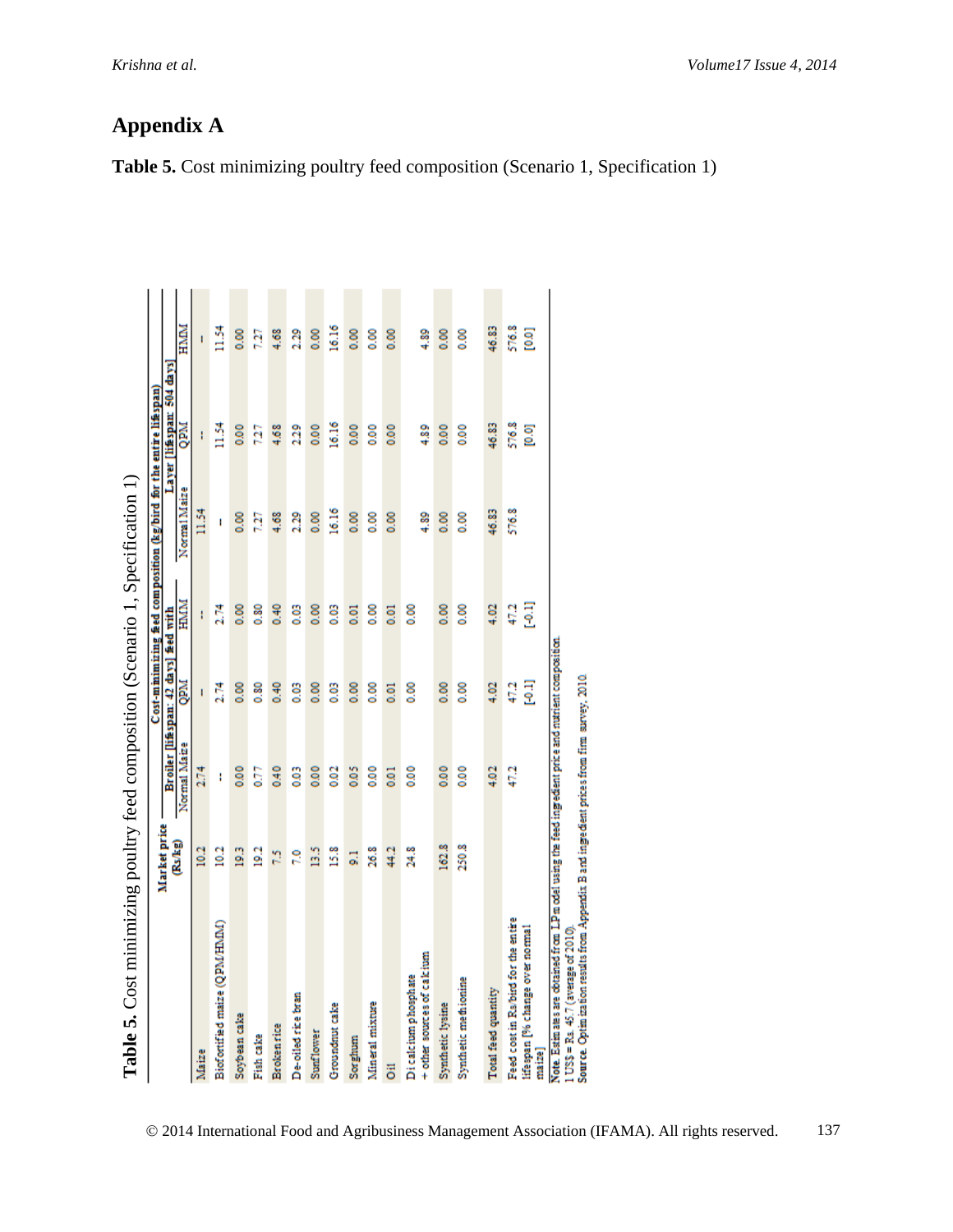|                                                                                                                                                                                                                                              |                              |                                               |                |               | Cost-minimizing feed composition (kg/bird for the entire lifespan) |                                    |                   |
|----------------------------------------------------------------------------------------------------------------------------------------------------------------------------------------------------------------------------------------------|------------------------------|-----------------------------------------------|----------------|---------------|--------------------------------------------------------------------|------------------------------------|-------------------|
|                                                                                                                                                                                                                                              | <b>Market</b> price<br>Ralig | Broiler [average lifespan: 42 days] feed with |                |               |                                                                    | Layer [average lifespan: 504 days] |                   |
|                                                                                                                                                                                                                                              |                              | normal matze                                  | QPM.           | HMAK          | normal maize                                                       | š                                  | HMM               |
| Maine                                                                                                                                                                                                                                        | $\frac{2}{2}$                | 251                                           |                |               | 17.63                                                              |                                    |                   |
| Biofortified maize (QPM/HIMM)                                                                                                                                                                                                                | 2                            |                                               | 251            | 251           |                                                                    | 21.54                              | $\frac{34}{21}$   |
| Soybean cake                                                                                                                                                                                                                                 | 93                           | 058                                           | 0.58           | 0.58          | 298                                                                | 263                                | 26                |
| Fishcake                                                                                                                                                                                                                                     | $\frac{2}{3}$                | $\frac{20}{20}$                               | 8              | Q20           | 234                                                                | 234                                | 234               |
| <b>Broken rice</b>                                                                                                                                                                                                                           | p                            | 8 <sub>0</sub>                                | $\frac{8}{2}$  | 8             | 4.68                                                               | 4.68                               | 468               |
| De-oiled rice bran                                                                                                                                                                                                                           | 20                           | āп                                            | Q.I7           | Œσ            | 236                                                                | 5                                  | 9                 |
| Sunflower                                                                                                                                                                                                                                    | ă                            | 8 <sub>0</sub>                                | 8 <sub>o</sub> | $\frac{8}{9}$ | $\frac{11}{2}$                                                     | $\frac{11}{2}$                     | $\frac{11}{2}$    |
| <b>Groundmut cale</b>                                                                                                                                                                                                                        | 15.8                         | $\frac{6}{3}$                                 | 8.40           | $\frac{8}{9}$ | 468                                                                | 4.68                               | 468               |
| Sorghum                                                                                                                                                                                                                                      | 5                            | 8 <sub>0</sub>                                | $\frac{8}{2}$  | $\frac{8}{9}$ | 614                                                                | 162                                | $\overline{2}$    |
| Mineral mixince                                                                                                                                                                                                                              | 26.8                         | 8 <sub>0</sub>                                | 8              | 8             | 8<br>8                                                             | 8<br>8                             | 8                 |
| 8                                                                                                                                                                                                                                            | $\frac{42}{3}$               | <b>S</b>                                      | 홍<br>이         | 8g            | 8 <sub>0</sub>                                                     | 8 <sub>0</sub>                     | 8<br>a            |
| Di calcium phosphate + other<br>sources of calcium                                                                                                                                                                                           | ая<br>К                      | <b>QTD</b>                                    | ano            | aιο           | 589                                                                | S <sub>3</sub> 0                   | ន្ទ               |
| <b>Synthetic Ivaine</b>                                                                                                                                                                                                                      | 162.8                        | 8 <sub>0</sub>                                | $\frac{8}{2}$  | 8             | 8<br>8                                                             | 8<br>a                             | $\frac{8}{9}$     |
| Synthetic methionine                                                                                                                                                                                                                         | 2508                         | 8<br>8                                        | $\frac{8}{2}$  | ខ្លួ          | 8g                                                                 | 8                                  | 8                 |
| Total fied quantity                                                                                                                                                                                                                          |                              | 402                                           | 4.02           | 400           | 4683                                                               | 46.83                              | 46.83             |
| <b>Reed cost in Rs bird for the entire</b><br>lifespan [% change over normal<br>mazej                                                                                                                                                        |                              | 28                                            | 528<br>စ္က     | 2.3<br>eg     | 625.0                                                              | 610.15<br>$^{24}$                  | 610.2<br>$^{124}$ |
| Note Externa are obtained from LP model using the first ingendent price and on in our composition.<br>Source. Optimization results from Appendix B and ingredient priors from firm survey, 2010.<br>$USS = Ra$ , $45.7$ (average of $2010$ ) |                              |                                               |                |               |                                                                    |                                    |                   |

Table 6. Cost minimizing poultry feed composition, with limited fish and groundnut meal

**Table 6.** Cost minimizing poultry feed composition, with limited fish and groundnut meal availability (Scenario 1, Specification 2) availahility 7  $\frac{1}{4}$ لمس with limited fish  $\overline{\mathbf{r}}$  $1$ try food minimizin Table 6. Cost

2014 International Food and Agribusiness Management Association (IFAMA). All rights reserved. 138

availability (Scenario 1, Specification 2)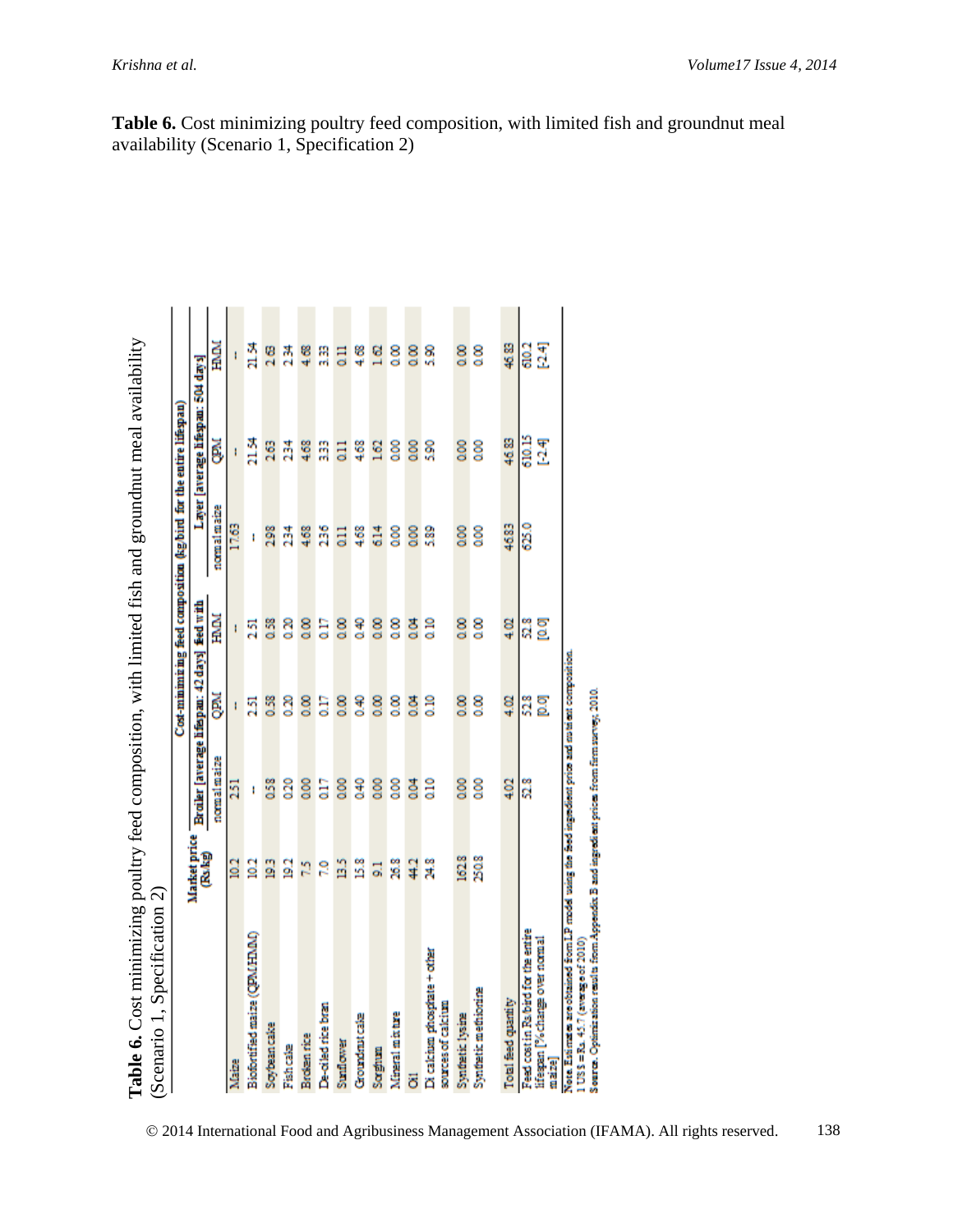| Nutrient composition of different ingredients and their recommended dose for broilers and layers                                                                                                                                                                                                                               |           |                  |        |                       |       |            |                |          |                          |                          |                                 |
|--------------------------------------------------------------------------------------------------------------------------------------------------------------------------------------------------------------------------------------------------------------------------------------------------------------------------------|-----------|------------------|--------|-----------------------|-------|------------|----------------|----------|--------------------------|--------------------------|---------------------------------|
|                                                                                                                                                                                                                                                                                                                                | Energy    | Crude<br>protein | Lysine | Tryptophan Methionine |       | Crude      | Crude<br>fibre | Calcium  | Phosphorous<br>Available | imposed in<br>Constraint | feed requirement<br>Recommended |
|                                                                                                                                                                                                                                                                                                                                | (Kcal/kg) | (96)             | (%)    | (96)                  | (%)   | fat $($ %) | (96)           | (%)      | $(\%)$                   | ptimization              | (gram/day/bird)                 |
| <b>Feed ingredients</b>                                                                                                                                                                                                                                                                                                        |           |                  |        |                       |       |            |                |          |                          |                          |                                 |
| Maize                                                                                                                                                                                                                                                                                                                          | 3350      | 10.00            | 0.26   | 0.04                  | 0.18  | 3.80       | 3.00           | 0.02     | 0.13                     | $= 70%$                  |                                 |
| <b>NdO</b>                                                                                                                                                                                                                                                                                                                     | 3350      | 10.00            | 0.42   | 0.09                  | 0.19  | 3.80       | 3.00           | 0.02     | 0.13                     | $= 70%$                  |                                 |
| HMM                                                                                                                                                                                                                                                                                                                            | 3350      | 10.00            | 0.34   | 0.07                  | 0.40  | 3.80       | 3.00           | 0.02     | 0.13                     | $= 70%$                  |                                 |
| Soybean cake                                                                                                                                                                                                                                                                                                                   | 3300      | 36.49            | 2.18   | 0.47                  | 0.54  | 18.00      | 5.50           | 0.25     | 0.24                     | $= 35%$                  |                                 |
| Broken rice                                                                                                                                                                                                                                                                                                                    | 2800      | 7.00             | 0.14   | 0.09                  | 0.11  | 3.00       | 5.00           | 0.02     | 0.04                     | $= 10%$                  |                                 |
| De-oiled rice bran                                                                                                                                                                                                                                                                                                             | 1700      | 14.00            | 0.83   | 0.21                  | 0.31  | $1.00\,$   | 14.00          | 0.10     | 0.19                     | $= 20%$                  |                                 |
| Sunflower                                                                                                                                                                                                                                                                                                                      | 1800      | 19.20            | 0.68   | 0.23                  | 0.44  | 1.00       | 26.00          | 0.37     | 0.30                     | $= 10%$                  |                                 |
| Fish cake                                                                                                                                                                                                                                                                                                                      | 2500      | 60.00            | 4.20   | 0.60                  | 1.62  | 9.00       | 3.00           | 5.00     | 2.00                     | $= 5%$ **                |                                 |
| Groundnut cake                                                                                                                                                                                                                                                                                                                 | 2400      | 45.00            | 7.47   | 2.07                  | 2.25  | 1.00       | 10.00          | 0.20     | 0.19                     | $=10\%$ **               |                                 |
| Sorghum                                                                                                                                                                                                                                                                                                                        | 3000      | 8.80             | 0.18   | 0.09                  | 0.14  | 3.00       | 4.00           | 0.03     | 0.13                     | $= 35%$                  |                                 |
| Mineral mixture                                                                                                                                                                                                                                                                                                                | $\circ$   | 0.00             | 1.20   | 0.05                  | 0.58  | 0.00       | 0.00           | 0.00     | 0.00                     | $= 5%$                   |                                 |
| öil                                                                                                                                                                                                                                                                                                                            | 10000     | 0.00             | 0.00   | 0.00                  | 0.00  | 0.00       | 0.00           | 0.00     | 0.00                     | 5%<br>$\mathbf{u}$       |                                 |
| Di calcium phosphate + other<br>sources of calcium                                                                                                                                                                                                                                                                             | $\circ$   | 0.00             | 0.00   | 0.00                  | 0.00  | 0.00       | 0.00           | 23.00    | 18.00                    | $= 20%$                  |                                 |
| Synthetic lysine                                                                                                                                                                                                                                                                                                               | $\circ$   | 0.00             | 98.50  | 0.00                  | 0.00  | 0.00       | 0.00           | 0.00     | 0.00                     | 5%<br>$\mathbf{H}$       |                                 |
| Synthetic methionine                                                                                                                                                                                                                                                                                                           | $\circ$   | 0.00             | 0.00   | 0.00                  | 99.00 | 0.00       | 0.00           | 0.00     | 0.00                     | 5%<br>$\mathbf{H}$       |                                 |
| Recommended dose in<br>poultry feed                                                                                                                                                                                                                                                                                            |           |                  |        |                       |       |            |                |          |                          |                          |                                 |
| <b>Broiler</b>                                                                                                                                                                                                                                                                                                                 |           |                  |        |                       |       |            |                |          |                          |                          |                                 |
| Pre-starter (1 <sup>st</sup> week)                                                                                                                                                                                                                                                                                             | 2950      | 23.50            | 1.25   | 0.20                  | 0.55  | $6.00*$    | $7.00*$        | 0.95     | 0.47                     |                          | $\approx$                       |
| Starter ( $2nd$ & $3rd$ weeks)                                                                                                                                                                                                                                                                                                 | 3050      | 21.50            | 1.15   | 0.18                  | 0.48  | $6.00*$    | $7.00*$        | 0.95     | 0.45                     |                          | 61                              |
| Finisher (4 <sup>th</sup> to 6 <sup>th</sup> week)                                                                                                                                                                                                                                                                             | 3150      | 19.00            | 1.05   | 0.16                  | 0.42  | $6.00*$    | $7.00*$        | 0.90     | 0.40                     |                          | $\overline{14}$                 |
| Layer                                                                                                                                                                                                                                                                                                                          |           |                  |        |                       |       |            |                |          |                          |                          |                                 |
| Chick ( $Ist$ to $6th$ week)                                                                                                                                                                                                                                                                                                   | 2750      | 20.50            | 1.05   | 0.17                  | 0.45  | $6.00*$    | $7.00*$        | 1.00     | 0.45                     |                          | 24                              |
| Grower ( $7^{\text{th}}$ to $18^{\text{th}}$ week)                                                                                                                                                                                                                                                                             | 2500      | 17.00            | 0.80   | 0.13                  | 0.35  | $6.00*$    | $7.00*$        | $1.00\,$ | 0.40                     |                          | 55                              |
| Layer (19 <sup>th</sup> to 72 <sup>nd</sup> weeks)                                                                                                                                                                                                                                                                             | 2600      | 16.00            | 0.70   | 0.12                  | 0.35  | $6.00*$    | $7.00*$        | 3.50     | 0.30                     |                          | 109                             |
| Note. *: Indicates the upper limit values (in case of other nutrients, lower limit values are given); ***: Constraints<br>used in Specification 2 (fish meal was taken as unbounded and groundnut meal = 35% in Specification 1).<br>Source. PDP 2011, Panda et al. 2009, Mandal et al. 2005, Mandal et al. 2004, Ranjhan 1998 |           |                  |        |                       |       |            |                |          |                          |                          |                                 |

# **Appendix B**

Nutrient composition of different ingredients and their recommended dose for broilers and layers